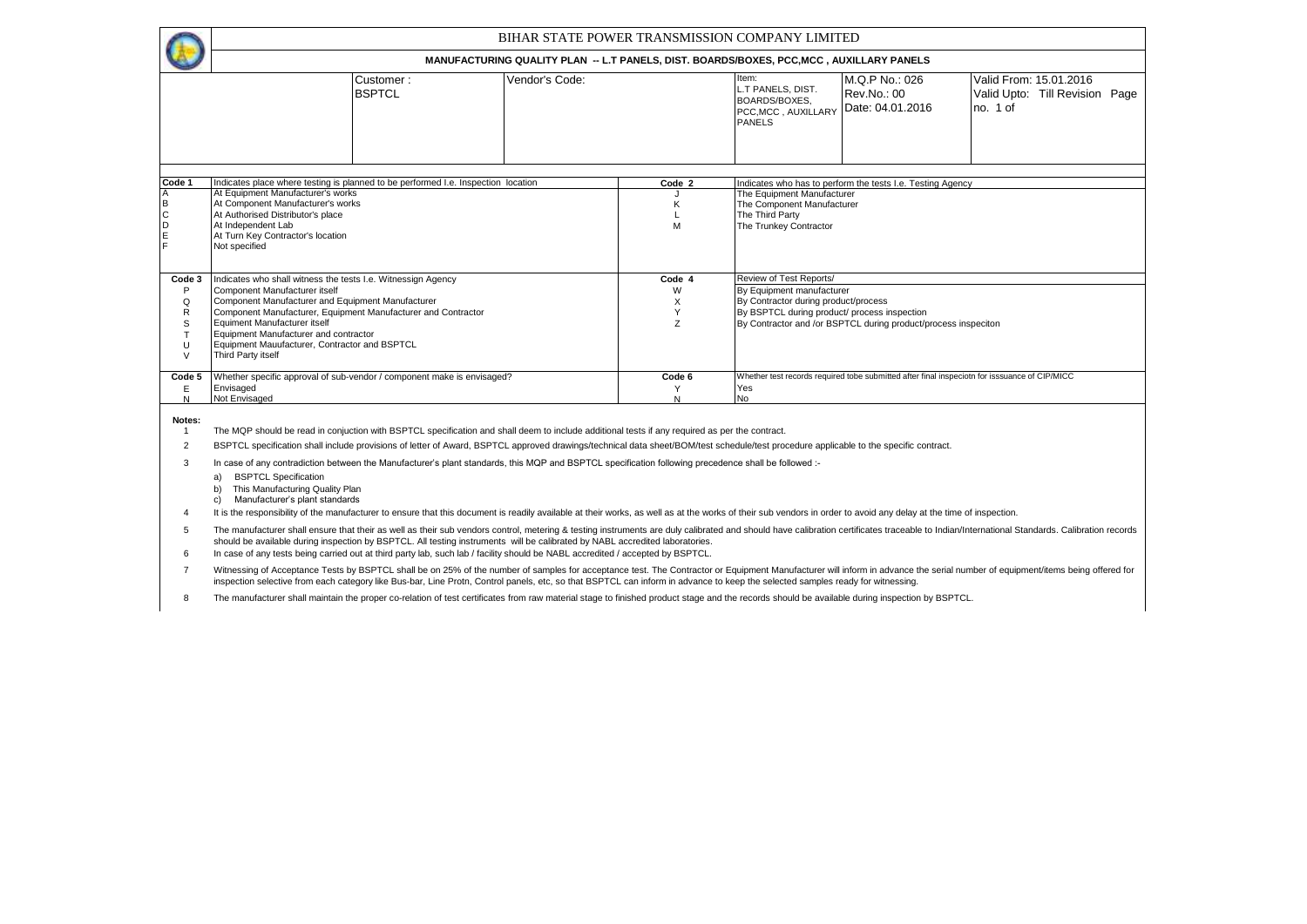|          |                                                                                                                                                                                                                                                                                                                                                                                                                                                                                                                                                                                                                                                            | BIHAR STATE POWER TRANSMISSION COMPANY LIMITED                                           |                                                                                            |                                                   |                                                                      |  |  |  |  |  |  |  |  |  |  |
|----------|------------------------------------------------------------------------------------------------------------------------------------------------------------------------------------------------------------------------------------------------------------------------------------------------------------------------------------------------------------------------------------------------------------------------------------------------------------------------------------------------------------------------------------------------------------------------------------------------------------------------------------------------------------|------------------------------------------------------------------------------------------|--------------------------------------------------------------------------------------------|---------------------------------------------------|----------------------------------------------------------------------|--|--|--|--|--|--|--|--|--|--|
|          |                                                                                                                                                                                                                                                                                                                                                                                                                                                                                                                                                                                                                                                            | MANUFACTURING QUALITY PLAN -- L.T PANELS, DIST. BOARDS/BOXES, PCC, MCC, AUXILLARY PANELS |                                                                                            |                                                   |                                                                      |  |  |  |  |  |  |  |  |  |  |
|          | Customer:<br><b>BSPTCL</b>                                                                                                                                                                                                                                                                                                                                                                                                                                                                                                                                                                                                                                 | Vendor's Code:                                                                           | ltem:<br>L.T PANELS, DIST.<br><b>BOARDS/BOXES.</b><br>PCC, MCC, AUXILLARY<br><b>PANELS</b> | M.Q.P No.: 026<br>Rev.No.: 00<br>Date: 04.01.2016 | Valid From: 15.01.2016<br>Valid Upto: Till Revision Page<br>no. 1 of |  |  |  |  |  |  |  |  |  |  |
| 9<br>10  | Manufacturer shall show the approval of BSPTCL engineering for all contract specific type tests, including specific type tests if any as per the BSPTCL specification, at the time of final inspection.<br>All packing cases should be marked with BSPTCL LOA Detail, Name of project, Item description and despatch clearance/instructions number (by which material has been cleared for dispatch).                                                                                                                                                                                                                                                      |                                                                                          |                                                                                            |                                                   |                                                                      |  |  |  |  |  |  |  |  |  |  |
| 11       | One copy of test report, despatch clearance/instructions shall also be sent along with consignment.                                                                                                                                                                                                                                                                                                                                                                                                                                                                                                                                                        |                                                                                          |                                                                                            |                                                   |                                                                      |  |  |  |  |  |  |  |  |  |  |
| 12<br>13 | Inspection of spare items ordered by BSPTCL shall also be governed by the provisions of this MQP. Items if not governed under MQP shall be offered for inspection as per BSPTCL specifications / Relevant - Indian / Internati<br>Specification.<br>Any material rejected during BSPTCL inspection shall be disposed off with the approval of BSPTCL. For destructive disposal BSPTCL may depute its representative for witnessing. In case the material is to be returned to sub-<br>vendor, all such items shall be indelibly marked ( to prevent mixing ) at the works of the manufacturer and offered to BSPTCL inspector for verification of marking. |                                                                                          |                                                                                            |                                                   |                                                                      |  |  |  |  |  |  |  |  |  |  |
| 14       | The manufacturer shall align their quality system and that of their sub-vendors to the requirements of latest ISO 9000 quality standards in a time bound manner.                                                                                                                                                                                                                                                                                                                                                                                                                                                                                           |                                                                                          |                                                                                            |                                                   |                                                                      |  |  |  |  |  |  |  |  |  |  |
| 15       | The list of component manufacturers for which sub-vendor approval are enivsaged herewith.                                                                                                                                                                                                                                                                                                                                                                                                                                                                                                                                                                  |                                                                                          |                                                                                            |                                                   |                                                                      |  |  |  |  |  |  |  |  |  |  |
| 16       | BSPTCL may review the effective implementation of the processes during the product-inspection / process -inspection. In case any violation in process or process parameters are observed, the reason along with corrective &<br>preventive measures shall be conveved to BSPTCL within 2 weeks.                                                                                                                                                                                                                                                                                                                                                            |                                                                                          |                                                                                            |                                                   |                                                                      |  |  |  |  |  |  |  |  |  |  |
| 17       | The out-sourced activity shown in the process flow diagram shall also be in the ambit of process-inspection by BSPTCL                                                                                                                                                                                                                                                                                                                                                                                                                                                                                                                                      |                                                                                          |                                                                                            |                                                   |                                                                      |  |  |  |  |  |  |  |  |  |  |
| 18       | Any addition / change in new vendor / design / process shall call for review by BSPTCL and change in MQP, if necessary.                                                                                                                                                                                                                                                                                                                                                                                                                                                                                                                                    |                                                                                          |                                                                                            |                                                   |                                                                      |  |  |  |  |  |  |  |  |  |  |
| 19       | Welding qualification of vendors to be checked periodically during inspection.                                                                                                                                                                                                                                                                                                                                                                                                                                                                                                                                                                             |                                                                                          |                                                                                            |                                                   |                                                                      |  |  |  |  |  |  |  |  |  |  |
|          |                                                                                                                                                                                                                                                                                                                                                                                                                                                                                                                                                                                                                                                            |                                                                                          |                                                                                            |                                                   |                                                                      |  |  |  |  |  |  |  |  |  |  |
|          | <b>EM: Equipment Manufacturer</b>                                                                                                                                                                                                                                                                                                                                                                                                                                                                                                                                                                                                                          | CM: Component Manufacturer                                                               | <b>TC: Test Certificates</b>                                                               |                                                   |                                                                      |  |  |  |  |  |  |  |  |  |  |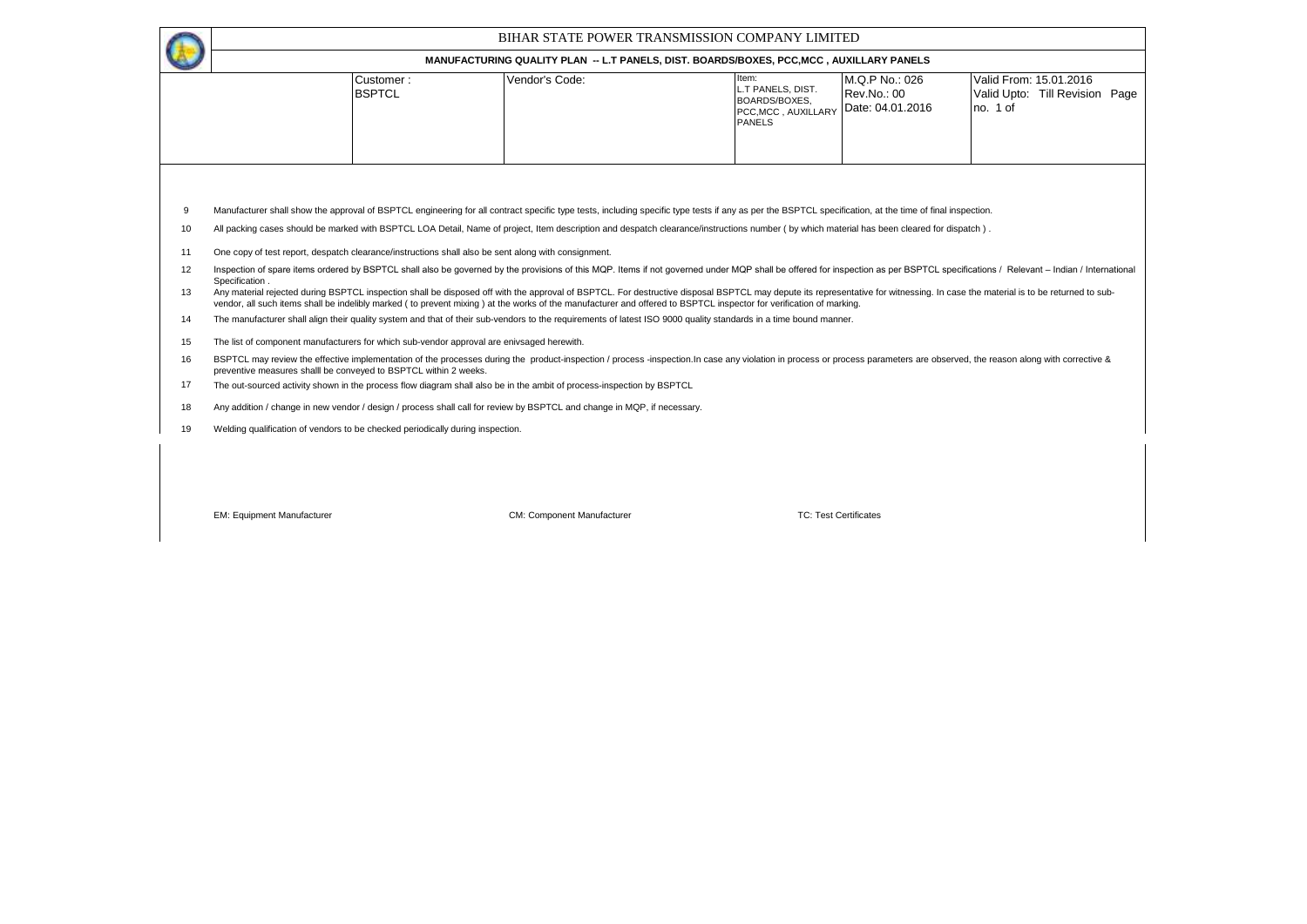|            |                                                                  |                            |                                         |                                                     | BIHAR STATE POWER TRANSMISSION COMPANY LIMITED                                                          |                                                                                     |              |                                                   |   |                 |   |                |                                                                      |
|------------|------------------------------------------------------------------|----------------------------|-----------------------------------------|-----------------------------------------------------|---------------------------------------------------------------------------------------------------------|-------------------------------------------------------------------------------------|--------------|---------------------------------------------------|---|-----------------|---|----------------|----------------------------------------------------------------------|
|            |                                                                  |                            |                                         |                                                     | <b>MANUFACTURING QUALITY PLAN -- L.T PANELS, DIST, BOARDS/BOXES, PCC.MCC, AUXILLARY PANELS</b>          |                                                                                     |              |                                                   |   |                 |   |                |                                                                      |
|            |                                                                  | Customer:<br><b>BSPTCL</b> |                                         | Vendor's Code:                                      |                                                                                                         | Item:<br>L.T PANELS, DIST.<br>BOARDS/BOXES,<br>PCC, MCC, AUXILLARY<br><b>PANELS</b> |              | M.Q.P No.: 026<br>Rev.No.: 00<br>Date: 04.01.2016 |   |                 |   |                | Valid From: 15.01.2016<br>Valid Upto: Till Revision Page<br>no. 1 of |
|            |                                                                  |                            |                                         |                                                     |                                                                                                         |                                                                                     |              |                                                   |   |                 |   |                |                                                                      |
| SR.<br>NO. | Components/Operations<br>& Description of Test                   | Type of Check              | Quantum of Check<br>Sampling with basis | Reference Document<br>for Testing                   | <b>Acceptance Norms</b>                                                                                 | Format of Records                                                                   |              |                                                   |   | Applicable Code |   |                | Remark                                                               |
|            |                                                                  |                            |                                         |                                                     |                                                                                                         |                                                                                     | $\mathbf{1}$ | $\overline{2}$                                    | 3 | $\overline{4}$  | 5 | 6              |                                                                      |
| Α.         | <b>RAW MATERIAL INSPECTION</b><br><b>1.1 AIR CIRCUIT BREAKER</b> |                            |                                         |                                                     |                                                                                                         | E.                                                                                  |              |                                                   |   |                 |   |                |                                                                      |
|            | 1. Check current rating &<br>Voltage                             | Visual                     | 100%                                    | <b>BSPTCL Specn/Approd.</b><br>Drg./ Purchase Order | IS 13947/Part -2 / Mfr's<br>Catalogue/BSPTCL<br>Specen./Approd.<br>Dros /Data sheet                     | <b>CMTC</b>                                                                         | B            | K                                                 | P | W/Z             |   | N              |                                                                      |
|            | 2. Mech. Operation                                               | Mechanical                 | 100%                                    | <b>BSPTCL Specn/Approd.</b><br>Drg./ Purchase Order | IS 13947/Part -2 / Mfr's<br>Catalogue/BSPTCL<br>Specen./Approd.<br>Dros./Data sheet                     | <b>CMTC</b>                                                                         | B            | К                                                 | P | W/Z             |   | N              | Review of CMTC/EMTC during<br><b>BSPTCL</b> inspection.              |
|            | 3.H.V. Main & Aux.Ckt.                                           | Electrical                 | 100%                                    | <b>BSPTCL Specn/Approd.</b><br>Drg./ Purchase Order | IS 13947/Part -2 / Mfr's<br>Catalogue/BSPTCL<br>Specen./Approd.<br>Dros./Data sheet                     | <b>CMTC</b>                                                                         | В            | К                                                 | P | W/Z             |   | N              |                                                                      |
|            | 4. M.V. Drop test at 100A<br>DCACB Rating up to 4000A            | Electrical                 | 100%                                    | <b>BSPTCL Specn/Approd.</b><br>Drg./ Purchase Order | IS 13947/Part -2 / Mfr's<br>Catalogue/BSPTCL<br>Specen./Approd.                                         | <b>CMTC</b>                                                                         | В            | Κ                                                 | P | W/Z             |   | N              |                                                                      |
|            | 5.Interchangability                                              | Mechanical                 | 100%                                    | <b>BSPTCL Specn/Approd.</b><br>Drg./ Purchase Order | Dras /Data sheet<br>IS 13947/Part -2 / Mfr's<br>Catalogue/BSPTCL<br>Specen./Approd.<br>Dras./Data sheet | <b>CMTC</b>                                                                         | В            | Κ                                                 | P | W/Z             |   | N              |                                                                      |
|            | 6. Slow Closing                                                  | Mechanical                 | 100%                                    | <b>BSPTCL Specn/Approd.</b><br>Drg./ Purchase Order | IS 13947/Part -2 / Mfr's<br>Catalogue/BSPTCL<br>Specen./Approd.<br>Dros./Data sheet                     | <b>CMTC</b>                                                                         | B            | К                                                 | P | W/Z             |   | N              |                                                                      |
|            | 7. Antipumping/ Trip free feature                                | Electrical                 | 100%                                    | <b>BSPTCL Specn/Approd.</b><br>Drg./ Purchase Order | IS 13947/Part -2 / Mfr's<br>Catalogue/BSPTCL<br>Specen./Approd.<br>Dros./Data sheet                     | <b>CMTC</b>                                                                         | В            | К                                                 | P | W/Z             |   | ${\sf N}$      |                                                                      |
|            | 8. Interlock closing & tripping                                  | Electrical                 | 100%                                    | <b>BSPTCL Specn/Approd.</b><br>Drg./ Purchase Order | IS 13947/Part -2 / Mfr's<br>Catalogue/BSPTCL<br>Specen./Approd.<br>Dros./Data sheet                     | <b>CMTC</b>                                                                         | В            | K                                                 | P | W/Z             |   | ${\sf N}$      |                                                                      |
|            | 9. Closing & Triping time                                        | Electrical                 | 100%                                    | <b>BSPTCL Specn/Approd.</b><br>Drg./ Purchase Order | IS 13947/Part -2 / Mfr's<br>Catalogue/BSPTCL<br>Specen./Approd.                                         | <b>CMTC</b>                                                                         | В            | К                                                 | P | W/Z             |   | $\overline{N}$ |                                                                      |
|            | 10. Calibration of releases                                      | Electrical                 | 100%                                    | <b>BSPTCL Specn/Approd.</b><br>Drg./ Purchase Order | Dras./Data sheet<br>IS 13947/Part -2 / Mfr's<br>Catalogue/BSPTCL<br>Specen./Approd.<br>Drgs./Data sheet | <b>CMTC</b>                                                                         | B            | K                                                 | P | W/Z             |   | N              |                                                                      |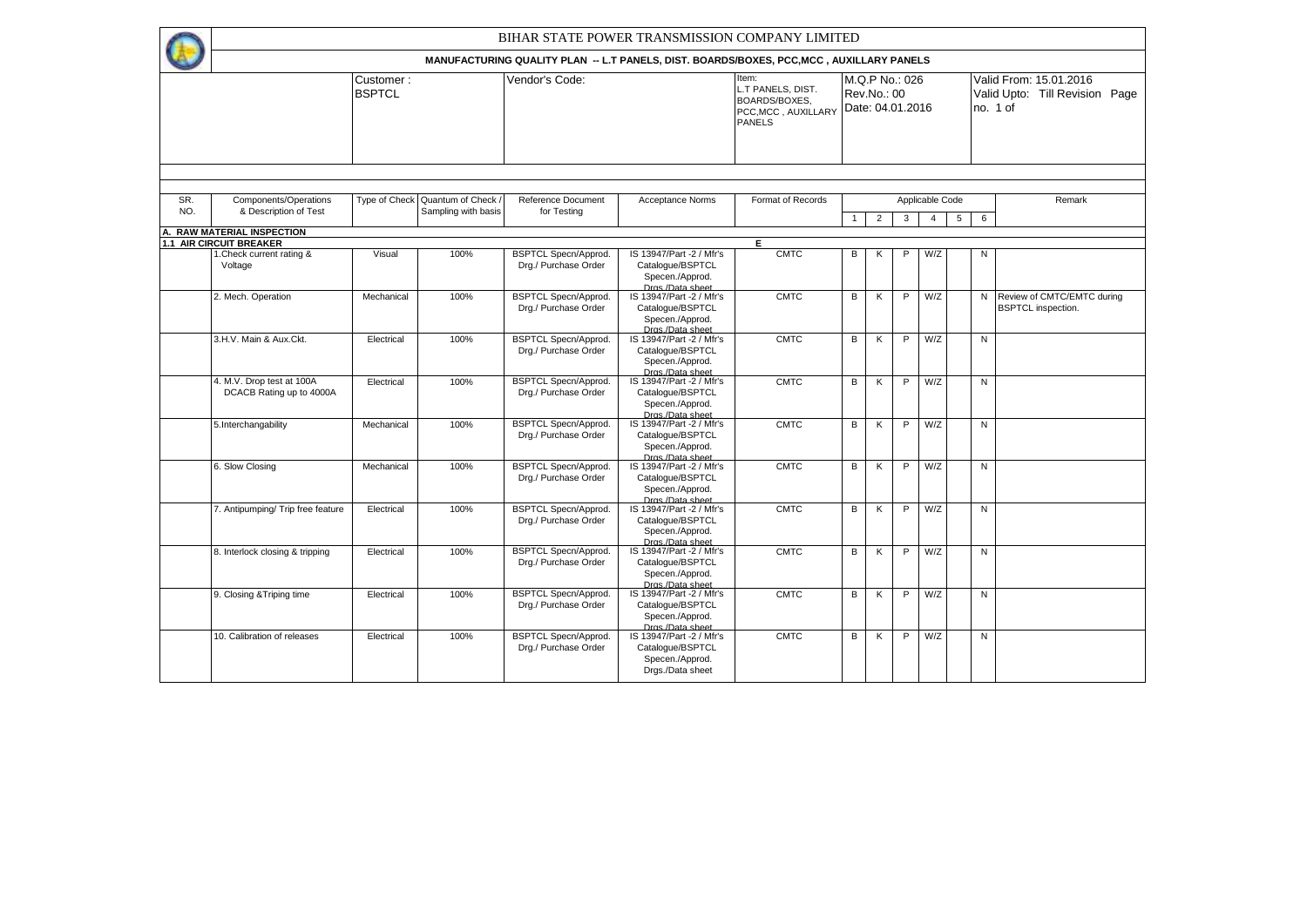|           |                                             |                            |      |                                                                          | BIHAR STATE POWER TRANSMISSION COMPANY LIMITED                                           |                                                                                     |   |             |                                    |   |   |                                                                      |
|-----------|---------------------------------------------|----------------------------|------|--------------------------------------------------------------------------|------------------------------------------------------------------------------------------|-------------------------------------------------------------------------------------|---|-------------|------------------------------------|---|---|----------------------------------------------------------------------|
|           |                                             |                            |      |                                                                          | MANUFACTURING QUALITY PLAN -- L.T PANELS, DIST. BOARDS/BOXES, PCC, MCC, AUXILLARY PANELS |                                                                                     |   |             |                                    |   |   |                                                                      |
|           |                                             | Customer:<br><b>BSPTCL</b> |      | Vendor's Code:                                                           |                                                                                          | Item:<br>L.T PANELS, DIST.<br>BOARDS/BOXES.<br>PCC, MCC, AUXILLARY<br><b>PANELS</b> |   | Rev.No.: 00 | M.Q.P No.: 026<br>Date: 04.01.2016 |   |   | Valid From: 15.01.2016<br>Valid Upto: Till Revision Page<br>no. 1 of |
|           | <b>1.2 AIR BREAK SWITCH FUSES/ SWITCHES</b> |                            |      |                                                                          |                                                                                          | E                                                                                   |   |             |                                    |   |   |                                                                      |
|           | 1. Check current rating &<br>Voltage        | Visual                     | 100% | <b>BSPTCL Specn/Approd.</b><br>Drg./ Purchase Order                      | IS13947 Part -3 / (Power<br>Grid Specn./ Mfr's<br>Catalogue / Appd. Drg.                 | <b>CMTC</b>                                                                         | В | Κ           | P                                  | W | N |                                                                      |
|           | 2. M.V. Drop                                | Electrical                 | 100% | <b>BSPTCL Specn /</b><br>Approd. Drg.                                    | IS13947 Part -3 / (Power<br>Grid Specn./ Mfr's<br>Catalogue / Appd. Drg.                 | <b>CMTC</b>                                                                         | B | K           | P                                  | W | N |                                                                      |
|           | 3. Operational check                        | Electrical                 | 100% | <b>BSPTCL Specn /</b><br>Approd. Drg.                                    | IS13947 Part -3 / (Power<br>Grid Specn./ Mfr's<br>Catalogue / Appd. Drg.                 | <b>CMTC</b>                                                                         | B | K           | P                                  | W | N |                                                                      |
| 1.3 FUSES |                                             |                            |      |                                                                          |                                                                                          | F.                                                                                  |   |             |                                    |   |   |                                                                      |
|           | 1. Check current rating & voltage           | Visual                     | 100% | <b>BSPTCL Specn/Approd.</b><br>Drg./ Purchase Order                      | IS 13703/Part -1&2 / Mfr's<br>Catalogue/BSPTCL<br>Specen./Approd.<br>Dros /Data sheet    | <b>CMTC</b>                                                                         | В | K           | P                                  | W | N |                                                                      |
|           | 2. Mounting Details                         | Mechanical                 | 100% | <b>BSPTCL Specn/Approd.</b><br>Drg./ Purchase Order/<br>Mfrs, Cataloque. | IS 13703/Part -1&2 / Mfr's<br>Catalogue/BSPTCL<br>Specen./Approd.<br>Drgs./Data sheet    | <b>CMTC</b>                                                                         | В | K           | P                                  | W | N | Review of CMTC/EMTC during<br><b>BSPTCL</b> inspection.              |
|           | 3. Continuiety                              | Electrical                 | 100% | <b>BSPTCL Specn/Approd.</b><br>Drg.                                      | IS 13703/Part -1&2 / Mfr's<br>Catalogue/BSPTCL<br>Specen./Approd.<br>Dras /Data sheet    | <b>CMTC</b>                                                                         | В | ĸ           | P                                  | W | N |                                                                      |
|           | <b>1.4 AIR BREAK CONTACTORS</b>             |                            |      |                                                                          |                                                                                          | E                                                                                   |   |             |                                    |   |   |                                                                      |
|           | 1. Voltage/Current rating                   | Visual                     | 100% | <b>BSPTCL Specn/Approd.</b><br>Drg./ Purchase Order                      | IS 13947/Part -4 / Mfr's<br>Catalogue/BSPTCL<br>Specen.                                  | <b>CMTC</b>                                                                         | B | K           | P                                  | W | N |                                                                      |
|           | 2. H.V. Test                                | Electrical                 | 100% | <b>BSPTCL Specn/Approd.</b><br>Drg.                                      | IS 13947/Part -4 / Mfr's<br>Catalogue/BSPTCL<br>Specen.                                  | <b>CMTC</b>                                                                         | В | K           | P                                  | W | N |                                                                      |
|           | 3. I.R. Test                                | Electrical                 | 100% | <b>BSPTCL Specn/Approd.</b><br>Drg.                                      | IS 13947/Part -4 / Mfr's<br>Catalogue/BSPTCL<br>Specen.                                  | <b>CMTC</b>                                                                         | В | Κ           | P                                  | W | N |                                                                      |
|           | 4. Operation Test                           | Electrical                 | 100% | <b>BSPTCL Specn/Approd.</b><br>Drg.                                      | IS 13947/Part -4 / Mfr's<br>Catalogue/BSPTCL<br>Specen.                                  | <b>CMTC</b>                                                                         | В | K           | P                                  | W | N |                                                                      |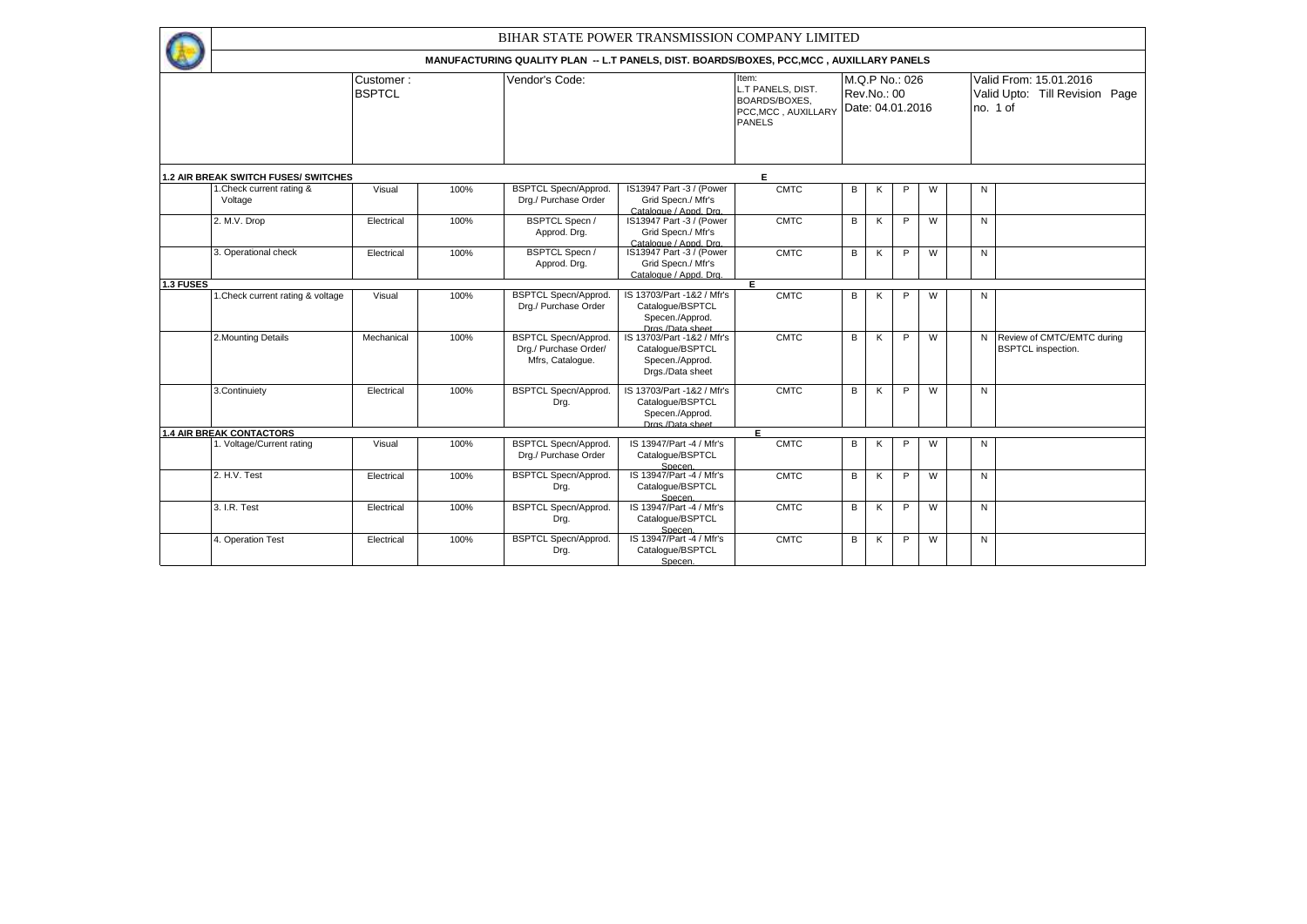|            |                                                           |                            |      | BIHAR STATE POWER TRANSMISSION COMPANY LIMITED                                           |                                                         |                                                                              |                |                                                   |                |     |                |                                                                      |
|------------|-----------------------------------------------------------|----------------------------|------|------------------------------------------------------------------------------------------|---------------------------------------------------------|------------------------------------------------------------------------------|----------------|---------------------------------------------------|----------------|-----|----------------|----------------------------------------------------------------------|
|            |                                                           |                            |      | MANUFACTURING QUALITY PLAN -- L.T PANELS, DIST. BOARDS/BOXES, PCC, MCC, AUXILLARY PANELS |                                                         |                                                                              |                |                                                   |                |     |                |                                                                      |
|            |                                                           | Customer:<br><b>BSPTCL</b> |      | Vendor's Code:                                                                           |                                                         | Item:<br>L.T PANELS, DIST.<br>BOARDS/BOXES.<br>PCC, MCC, AUXILLARY<br>PANELS |                | M.Q.P No.: 026<br>Rev.No.: 00<br>Date: 04.01.2016 |                |     |                | Valid From: 15.01.2016<br>Valid Upto: Till Revision Page<br>no. 1 of |
|            |                                                           |                            |      |                                                                                          |                                                         |                                                                              |                |                                                   |                |     |                |                                                                      |
|            | <b>1.5 AIR BREAK AUX. CONTACTORS</b>                      |                            |      |                                                                                          |                                                         | E                                                                            |                |                                                   |                |     |                |                                                                      |
|            | 1. Voltage/Current rating                                 | Visual                     | 100% | <b>BSPTCL Specn/Approd.</b><br>Drg./ Purchase Order                                      | IS 13947/Part -5/ Mfr's<br>Catalogue/BSPTCL<br>Specen.  | <b>CMTC</b>                                                                  | В              | К                                                 | P              | W/Z | ${\sf N}$      |                                                                      |
|            | 2. H.V. Test                                              | Electrical                 | 100% | <b>BSPTCL Specn/Approd.</b><br>Drg.                                                      | IS 13947/Part -5/ Mfr's<br>Catalogue/BSPTCL<br>Specen.  | <b>CMTC</b>                                                                  | $\overline{B}$ | $\overline{\mathsf{K}}$                           | $\overline{P}$ | W/Z | $\overline{N}$ |                                                                      |
|            | 3. I.R. Test                                              | Electrical                 | 100% | <b>BSPTCL Specn/Approd.</b><br>Drg.                                                      | IS 13947/Part -5/ Mfr's<br>Catalogue/BSPTCL<br>Specen.  | <b>CMTC</b>                                                                  | В              | Κ                                                 | P              | W/Z | ${\sf N}$      |                                                                      |
|            | 4. Operation Test                                         | Electrical                 | 100% | <b>BSPTCL Specn/Approd.</b><br>Drg.                                                      | IS 13947/Part -5/ Mfr's<br>Catalogue/BSPTCL<br>Specen.  | <b>CMTC</b>                                                                  | В              | Κ                                                 | P              | W/Z | N              |                                                                      |
|            | 1.6 OVERLOAD RELAY WITH SINGLE PHASING PREVENTOR FACILITY |                            |      |                                                                                          |                                                         | E.                                                                           |                |                                                   |                |     |                |                                                                      |
|            | 1. Range                                                  | Visual                     | 100% | <b>BSPTCL Specn/Approd.</b><br>Drg./ Purchase Order                                      | IS 13947/Part -4/ Mfr's<br>Catalogue/BSPTCL<br>Specen   | <b>CMTC</b>                                                                  | В              | Κ                                                 | P              | W/Z | ${\sf N}$      |                                                                      |
| 1.7 TIMERS |                                                           |                            |      |                                                                                          |                                                         | Е                                                                            |                |                                                   |                |     |                |                                                                      |
|            | 1. Voltage/Current rating                                 | Visual                     | 100% | <b>BSPTCL Specn/Approd.</b><br>Drg./ Purchase Order                                      | IS 13947/Part -5 / Mfr's<br>Catalogue/BSPTCL<br>Specen. | <b>CMTC</b>                                                                  | В              | Κ                                                 | P              | W   | N              | Review of CMTC/EMTC during<br><b>BSPTCL</b> inspection.              |
|            | 2. H.V. Test                                              | Electrical                 | 100% | <b>BSPTCL Specn/Approd.</b><br>Drg./ Purchase Order                                      | IS 13947/Part -5 / Mfr's<br>Catalogue/BSPTCL<br>Specen. | <b>CMTC</b>                                                                  | В              | Κ                                                 | P              | W   | ${\sf N}$      |                                                                      |
|            | 3. I.R. Test                                              | Electrical                 | 100% | <b>BSPTCL Specn/Approd.</b><br>Drg./ Purchase Order                                      | IS 13947/Part -5 / Mfr's<br>Catalogue/BSPTCL<br>Specen. | <b>CMTC</b>                                                                  | $\overline{B}$ | Κ                                                 | $\overline{P}$ | W   | $\overline{N}$ |                                                                      |
|            | 4 Functional Test                                         | Electrical                 | 100% | <b>BSPTCL Specn/Approd.</b><br>Drg.                                                      | IS 13947/Part -5/ Mfr's<br>Catalogue/BSPTCL<br>Specen.  | <b>CMTC</b>                                                                  | В              | Κ                                                 | P              | W   | ${\sf N}$      |                                                                      |
|            | 5. Time range, Pick-up &<br>Time range up Drop-off        | Electrical                 | 100% | <b>BSPTCL Specn/Approd.</b><br>Drg.                                                      | IS 13947/Part -5/ Mfr's<br>Catalogue/BSPTCL<br>Specen.  | <b>CMTC</b>                                                                  | В              | К                                                 | P              | W   | ${\sf N}$      |                                                                      |
|            | <b>1.8 CURRENT TRANSFORMER</b>                            |                            |      |                                                                                          |                                                         | Е                                                                            |                |                                                   |                |     |                |                                                                      |
|            | 1. Terminal Marking & Polarity                            | Electrical                 | 100% | BSPTCL Specn/Approd.<br>Drg./ Purchase Order                                             | IS 2705/ Part-1 to<br>4/BSPTCL specn./Approd.<br>Dra.   | <b>CMTC</b>                                                                  | В              | Κ                                                 | P              | W/Z | ${\sf N}$      |                                                                      |
|            | 2. H. V Test                                              | Electrical                 | 100% | <b>BSPTCL Specn/Approd.</b><br>Drg./ Purchase Order                                      | IS 2705/ Part-1 to<br>4/BSPTCL specn./Approd.<br>Dra.   | <b>CMTC</b>                                                                  | В              | К                                                 | $\mathsf P$    | W/Z | $\overline{N}$ |                                                                      |
|            | 3. Functional Test/Ratio test                             | Electrical                 | 100% | <b>BSPTCL Specn/Approd.</b><br>Drg./ Purchase Order                                      | IS 2705/ Part-1 to<br>4/BSPTCL specn./Approd.<br>Dra.   | <b>CMTC</b>                                                                  | $\overline{B}$ | К                                                 | $\overline{P}$ | W/Z | $\overline{N}$ |                                                                      |
|            | 4. Routine Test                                           | Electical                  | 100% | <b>BSPTCL Specn/Approd.</b><br>Drg./ Purchase Order                                      | IS 2705/ Part-1 to<br>4/BSPTCL specn./Approd.<br>Dra.   | <b>CMTC</b>                                                                  | В              | К                                                 | $\mathsf{P}$   | W/Z | ${\sf N}$      |                                                                      |
|            | <b>1.9 POTENTIAL TRANSFORMER</b>                          |                            |      |                                                                                          |                                                         | Е                                                                            |                |                                                   |                |     |                |                                                                      |
|            | 1. Terminal Marking & Polarity                            | Visual                     | 100% | <b>BSPTCL Specn/Approd.</b><br>Drg./ Purchase Order                                      | IS 3156/ Part-1 to<br>4/BSPTCL specn./Approd.<br>Dra.   | <b>CMTC</b>                                                                  | В              | Κ                                                 | P              | W/Z | ${\sf N}$      |                                                                      |
|            | 2. H. V Test                                              | Electrical                 | 100% | <b>BSPTCL Specn/Approd.</b><br>Drg.                                                      | IS 3156/ Part-1 to<br>4/BSPTCL specn./Approd.<br>Dra.   | <b>CMTC</b>                                                                  | В              | Κ                                                 | $\mathsf P$    | W/Z | N              |                                                                      |
|            | 3. Functional Test/Ratio test                             | Electrical                 | 100% | BSPTCL Specn/Approd.<br>Drg.                                                             | IS 3156/ Part-1 to<br>4/BSPTCL specn./Approd.<br>Dra.   | <b>CMTC</b>                                                                  | В              | Κ                                                 | P              | W/Z | N              |                                                                      |
|            | 4. Routine Test                                           | Electical                  | 100% | BSPTCL Specn/Approd.<br>Drg.                                                             | IS 3156/ Part-1 to<br>4/BSPTCL specn./Approd.<br>Dra.   | <b>CMTC</b>                                                                  | В              | Κ                                                 | P              | W/Z | ${\sf N}$      |                                                                      |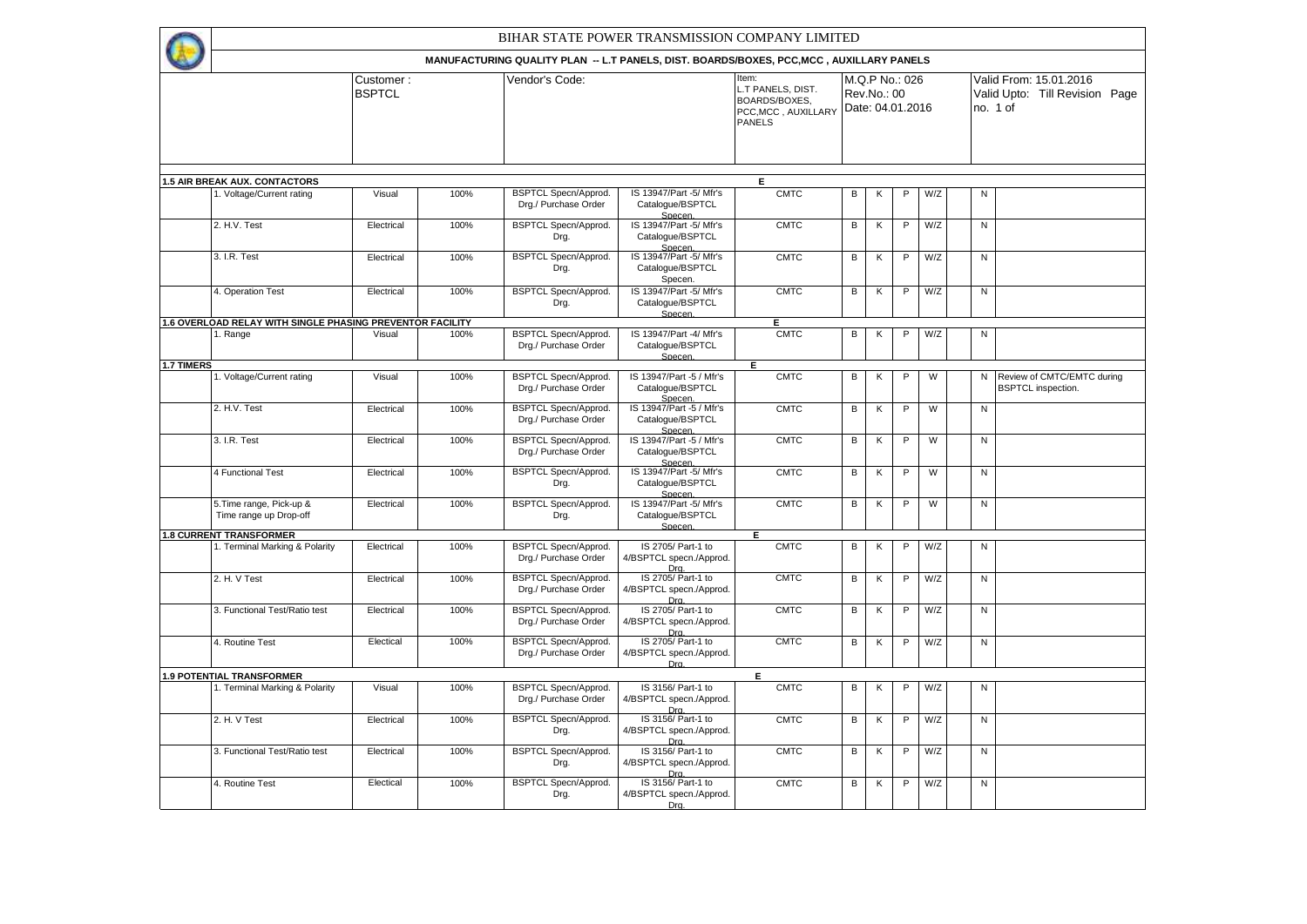**1** 

## BIHAR STATE POWER TRANSMISSION COMPANY LIMITED

|             |                                                                               |                            |      | MANUFACTURING QUALITY PLAN -- L.T PANELS, DIST. BOARDS/BOXES, PCC, MCC, AUXILLARY PANELS |                                                                              |                                                                                   |                |             |                                    |                |              |                                                                      |
|-------------|-------------------------------------------------------------------------------|----------------------------|------|------------------------------------------------------------------------------------------|------------------------------------------------------------------------------|-----------------------------------------------------------------------------------|----------------|-------------|------------------------------------|----------------|--------------|----------------------------------------------------------------------|
|             |                                                                               | Customer:<br><b>BSPTCL</b> |      | Vendor's Code:                                                                           |                                                                              | ltem:<br>T PANELS, DIST.<br>BOARDS/BOXES.<br>PCC, MCC, AUXILLARY<br><b>PANELS</b> |                | Rev.No.: 00 | M.Q.P No.: 026<br>Date: 04.01.2016 |                |              | Valid From: 15.01.2016<br>Valid Upto: Till Revision Page<br>no. 1 of |
|             | 1.10 INDICATING INSTRUMENTS AMMETERS, VOLTMETER, KW, KWH, PF, FREQUENCY METER |                            |      |                                                                                          |                                                                              | Е.                                                                                |                |             |                                    |                |              |                                                                      |
|             | 1. Visual Check                                                               | Visual                     | 100% | <b>BSPTCL Specn/Approd.</b><br>Drg./ Purchase Order                                      | IS 1248/ Part-1 to 4/IS<br>722/BSPTCL Approd.<br>Drg./Specn./Mfr's catalogue | <b>CMTC</b>                                                                       | В              | κ           | P                                  | W              | N            | Review of CMTC/EMTC during<br><b>BSPTCL</b> inspection.              |
|             | 2. Voltage and Current Range                                                  | Visual                     | 100% | <b>BSPTCL Specn/Approd.</b><br>Drg./ Purchase Order                                      | IS 1248/ Part-1 to 4/IS<br>722/BSPTCL Approd.<br>Drg./Specn./Mfr's catalogue | <b>CMTC</b>                                                                       | В              | Κ           | P                                  | W              | N            |                                                                      |
|             | 3. Connection Arrangement                                                     | Mechanical                 | 100% | <b>BSPTCL Specn/Approd.</b><br>Drg./ Mfrs Catalogue.                                     | IS 1248/BSPTCL Approd.<br>Drg./Specn./Mfr's catalogue                        | <b>CMTC</b>                                                                       | B              | Κ           | P                                  | $\overline{W}$ | N            |                                                                      |
|             | 4. Dimensions                                                                 | Mechanical                 | 100% | <b>BSPTCL Specn/Approd.</b><br>Drg./ Mfrs Catalogue.                                     | IS 1248/BSPTCL Approd.<br>Drg./Specn./Mfr's catalogue                        | <b>CMTC</b>                                                                       | $\overline{B}$ | Κ           | P                                  | W              | N            |                                                                      |
|             | 5. Functional Test                                                            | Electrical                 | 100% | <b>BSPTCL Specn/Approd</b><br>Drg./ Mfrs Catalogue.                                      | IS 1248/BSPTCL Approd.<br>Drg./Specn./Mfr's catalogue                        | <b>CMTC</b>                                                                       | $\, {\bf B}$   | К           | P                                  | W              | $\mathsf{N}$ |                                                                      |
|             | 6. H.V. Test                                                                  | Electrical                 | 100% | <b>BSPTCL Specn/Approd.</b><br>Drg./ Mfrs Catalogue.                                     | IS 1248/BSPTCL Approd.<br>Drg./Specn./Mfr's cataloque                        | <b>CMTC</b>                                                                       | $\overline{B}$ | К           | P                                  | W              | N            |                                                                      |
|             | 7. I.R. Test                                                                  | Electrical                 | 100% | <b>BSPTCL Specn/Approd.</b><br>Drg./ Mfrs Catalogue.                                     | IS 1248/BSPTCL Approd.<br>Drg./Specn./Mfr's catalogue                        | <b>CMTC</b>                                                                       | B              | К           | P                                  | W              | N            |                                                                      |
|             | 8. Routine / Calibration Test                                                 | Electrical                 | 100% | <b>BSPTCL Specn/Approd.</b><br>Drg./ Mfrs Catalogue.                                     | IS 1248/BSPTCL Approd.<br>Drg./Specn./Mfr's catalogue                        | <b>CMTC</b>                                                                       | В              | Κ           | $\mathsf P$                        | W              | $\mathsf{N}$ |                                                                      |
|             | 1.11 ENERGY METER (IF APPLICABLE), 3 PH, 3 WIRE OR 3 PH, 4 WIRE               |                            |      |                                                                                          |                                                                              | Ε                                                                                 |                |             |                                    |                |              |                                                                      |
|             | Visual check                                                                  | Visual                     | 100% | As per Appro. Dwg                                                                        | As per Appro. Dwg                                                            | <b>CMTC</b>                                                                       | В              | Κ           | P                                  | W/Z            | $\mathsf{N}$ |                                                                      |
|             | Functional check                                                              | Electrical                 | 100% | As per P.O.                                                                              | IS 1248                                                                      | <b>CMTC</b>                                                                       | В              | К           | $\mathsf{P}$                       | W/Z            | N            |                                                                      |
|             | Calibration                                                                   | Electrical                 | 100% | As per supplier TC                                                                       | IS 1248                                                                      | <b>CMTC</b>                                                                       | В              | Κ           | P                                  | W/Z            | N            |                                                                      |
|             | High voltage test in control and<br>relay panel assembly                      | Electrical                 | 100% | As per MS Plant Std.                                                                     | IS 1248                                                                      | <b>CMTC</b>                                                                       | В              | Κ           | P                                  | W/Z            | N            |                                                                      |
|             | 1.12 CHART RECORDER (IF APPLICABLE)                                           |                            |      |                                                                                          |                                                                              | Е                                                                                 |                |             |                                    |                |              |                                                                      |
|             | Visual Inspection                                                             | Visual                     | 100% | As per Dwg.                                                                              | As per Appro. Dwg                                                            | <b>CMTC</b>                                                                       | В              | Κ           | P                                  | W/Z            | ${\sf N}$    |                                                                      |
|             | Check for healthinessZ                                                        | Electrical                 | 100% | As per Dwg.                                                                              | As per Appro. Dwg                                                            | <b>CMTC</b>                                                                       | B              | К           | P                                  | W/Z            | N            |                                                                      |
| 1.13 RELAYS |                                                                               |                            |      |                                                                                          |                                                                              |                                                                                   |                |             |                                    |                |              |                                                                      |
|             | 1. Current / Voltage setting<br>range                                         | Visually                   | 100% | BSPTCL Specn/Approd.<br>Drg./ Purchase Order                                             | IS 3231/ BSPTCL specn.                                                       | E.<br><b>CMTC</b>                                                                 | В              | Κ           | P                                  | W/Z            | N            | Review of CMTC/EMTC during<br><b>BSPTCL</b> inspection.              |
|             | 2. Operation test                                                             | Electrical                 | 100% | <b>BSPTCL Specn/Approd.</b><br>Dra./ Purchase Order                                      | IS 3231/ BSPTCL specn.                                                       | <b>CMTC</b>                                                                       | В              | К           | $\mathsf{P}$                       | W/Z            | ${\sf N}$    |                                                                      |
|             | 3. I.R. Test                                                                  | Electrical                 | 100% | <b>BSPTCL Specn/Approd.</b><br>Drg./ Purchase Order                                      | IS 3231/ BSPTCL specn.                                                       | <b>CMTC</b>                                                                       | В              | Κ           | $\mathsf{P}$                       | W/Z            | $\mathsf{N}$ |                                                                      |
|             | 4. H.V. Test                                                                  | Electrical                 | 100% | <b>BSPTCL Specn/Approd.</b><br>Drg./ Purchase Order                                      | IS 3231/ BSPTCL specn.                                                       | <b>CMTC</b>                                                                       | В              | Κ           | P                                  | W/Z            | N            |                                                                      |
|             | 5. Operational Test                                                           | Electrical                 | 100% | <b>BSPTCL Specn/Approd.</b><br>Drg./ Purchase Order                                      | IS 3231/ BSPTCL specn.                                                       | <b>CMTC</b>                                                                       | В              | Κ           | $\mathsf{P}$                       | W/Z            | $\mathsf N$  |                                                                      |
|             | 6. Routine Test                                                               | Electrical                 | 100% | <b>BSPTCL Specn/Approd.</b><br>Drg./ Purchase Order                                      | IS 3231/ BSPTCL specn.                                                       | <b>CMTC</b>                                                                       | В              | Κ           | $\mathsf{P}$                       | W/Z            | $\mathsf{N}$ |                                                                      |
|             |                                                                               |                            |      |                                                                                          |                                                                              |                                                                                   |                |             |                                    |                |              |                                                                      |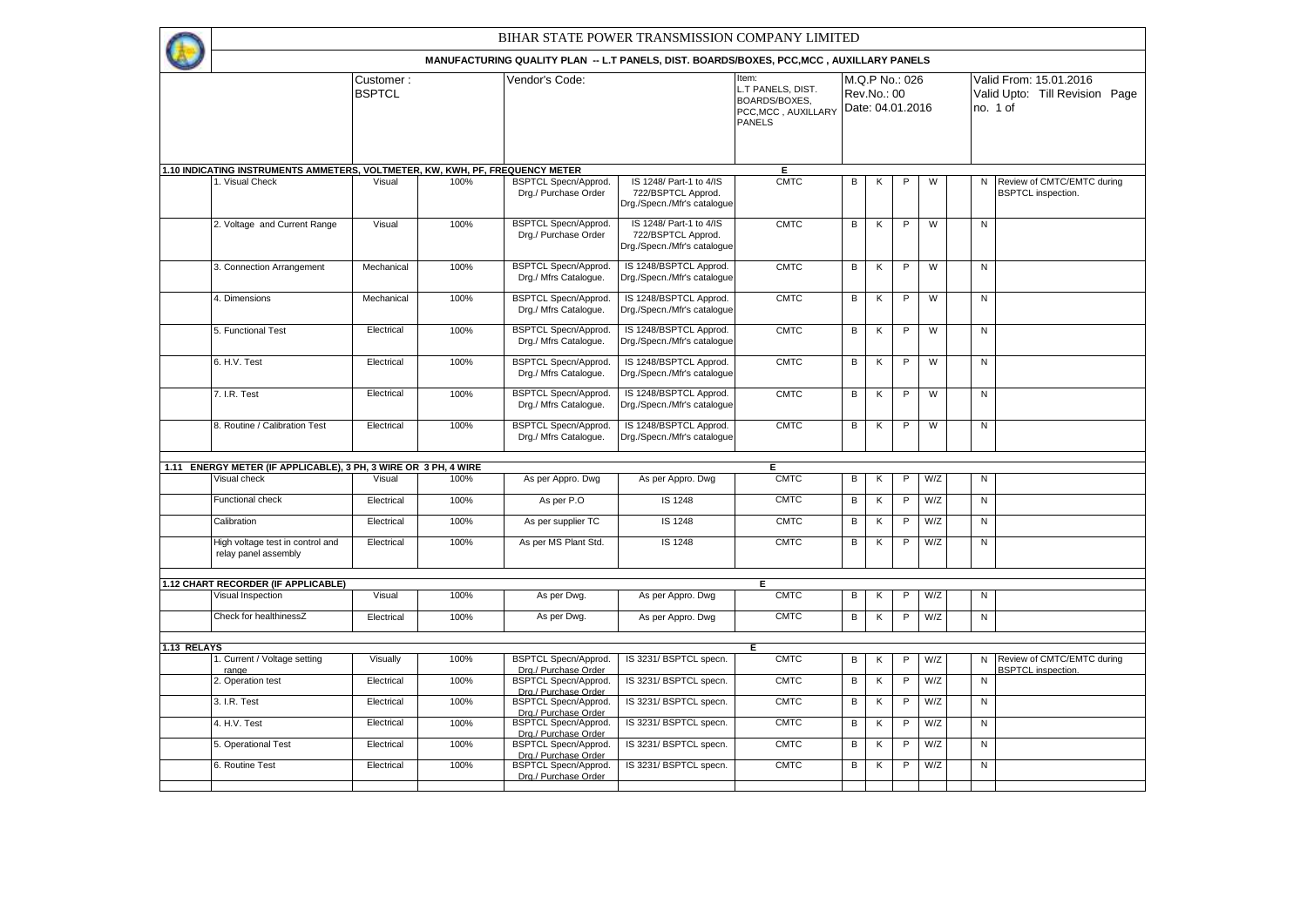Item: **L.T PANELS, DIST.** BOARDS/BOXES, PCC,MCC , AUXILLARY PANELS Valid From: 15.01.2016 Valid Upto: Till Revision Page no. 1 of Customer : **BSPTCL** Vendor's Code: M.Q.P No.: 026 Rev.No.: 00 Date: 04.01.2016 BIHAR STATE POWER TRANSMISSION COMPANY LIMITED **MANUFACTURING QUALITY PLAN -- L.T PANELS, DIST. BOARDS/BOXES, PCC,MCC , AUXILLARY PANELS**  Continuity Check Electrical 100% BSPTCL Specn/ Approd. Drg.<br>BSPTCL Specn/  $\vert$  IS 3231/IEC 255 CMTC B K P W Y High voltage test in Panel Assly. Electrical 100% Approd. Drg. IS 3231 / IEC 255 CMTC B K P W Y Visual check Visual 100% BSPTCL Specn/ pprod. Drg/As per P.O.  $\overline{18}$  3231/IEC 255 CMTC B K P W Y Check for healtiness Visually 100% BSPTCL Specn/ Approd. Drg.<br>BSPTCL Specn/  $\vert$  IS 3231/IEC 255  $\vert$  CMTC B K P W Y High voltage test in Panel Assly. Electrical 100% Approd. Drg. IS 3231 / IEC 255 CMTC B K P W Y Visual check **Visual 100%** BSPTCL Specn/ Approd. Drg/As per P.O.  $\overline{18}$  3231/IEC 255 CMTC B K P W Y Functional check **Electrical 100%** BSPTCL Specn/ Approd. Drg.  $\vert$  IS 3231/IEC 255  $\vert$  CMTC B K P W Y Indication check **Electrical** Electrical 100% BSPTCL Specn/ Approd. Drg.  $\vert$  IS 3231/IEC 255  $\vert$  CMTC B K P W Y HV test for 2 kV for 1 min. in panel assly.<br>Routine Test Electrical 100% BSPTCL Specn/ Approd. Drg/As per P.O. IS 3231/IEC 255 CMTC B K P W Y Electrical 100% BSPTCL Specn/ Approd. Drg/As per P.O. IS 3231 / IEC 255 CMTC B K P W Y 1. Visual Check including voltage rating<br>2. Dimensions Visual 100% BSPTCL Specn/Approd. Drg./ Purchase Order IS 4795/BSPTCL Approd. Drg. CMTC B K P W N Review of CMTC/EMTC during BSPTCL inspection. Mechanical 10% BSPTCL Specn/Approd. Drg./ Mfrs Catalogue. IS 4795/BSPTCL Approd. Drg. CMTC B K P W N 3. Operations Electrical 100% BSPTCL Specn/Approd. Drg./ Purchase Order IS 4795/BSPTCL Approd. Drg. CMTC B K P W N H.V. Test Electrical 100% BSPTCL Specn/ Approd. Drg/As per P.O.  $\overline{183231/IEC255}$  CMTC B K P W N 1. Voltage & Current Rating Visual 100% BSPTCL Specn/Approd. Drg./ Purchase Order IS 6875/BSPTCL Specn/Approd. Drg. CMTC B K P W N 2. Connection Arrangements Visual 100% BSPTCL Specn/Approd. Drg./ Mfrs Catalogue. IS 6875/BSPTCL Specn/Approd. Drg. CMTC B K P W N 3. Dimensions Mechanical 10% BSPTCL Specn/Approd. Drg./ Mfrs Catalogue. IS 6875/BSPTCL Specn/Approd. Drg.  $CMTC$  B  $K$  P W  $\vert$  N 4. Operations **Electrical** Electrical 100% BSPTCL Specn/Approd. Drg./ Mfrs Catalogue. IS 6875/BSPTCL Specn/Approd. Drg.  $CMTC$  B K P W N . visual check including voltage/ Wattage rating Visual 100% BSPTCL Specn/Approd. Drg./ Purchase Order BSPTCL Specn/Approd. Drg. CMTC B K P W I N 2. Power Consumption **Electrical** 100% BSPTCL Specn/Approd. Drg./ Mfrs Catalogue. BSPTCL Specn/Approd. Drg. CMTC B K P W N **1.19 SPACE HEATER E 1.15 VOLTAGE OPERATED RELAY 1.16 TRIP CIRCUIT SUPERVISION RELAY** E **1.14 CURRENT OPERATED RELAY** E **1.17 INDICATING LAMPS E 1.18 PUSH BUTTONS E**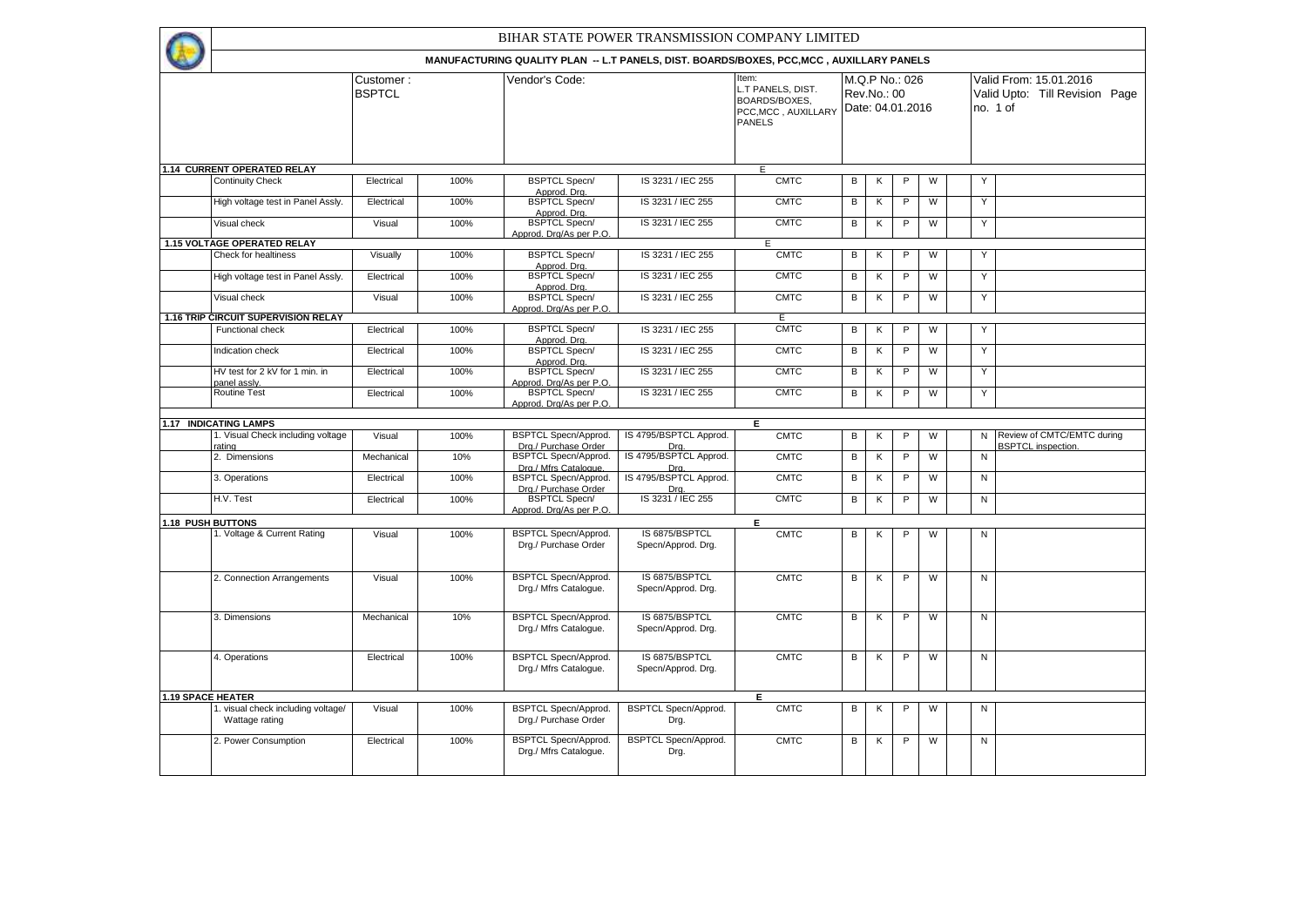|              |                                  |                            |      | BIHAR STATE POWER TRANSMISSION COMPANY LIMITED                                           |                                                                      |                                                                                     |   |                                                   |   |                |              |                                                                      |
|--------------|----------------------------------|----------------------------|------|------------------------------------------------------------------------------------------|----------------------------------------------------------------------|-------------------------------------------------------------------------------------|---|---------------------------------------------------|---|----------------|--------------|----------------------------------------------------------------------|
|              |                                  |                            |      | MANUFACTURING QUALITY PLAN -- L.T PANELS, DIST. BOARDS/BOXES, PCC, MCC, AUXILLARY PANELS |                                                                      |                                                                                     |   |                                                   |   |                |              |                                                                      |
|              |                                  | Customer:<br><b>BSPTCL</b> |      | Vendor's Code:                                                                           |                                                                      | Item:<br>L.T PANELS, DIST.<br>BOARDS/BOXES.<br>PCC, MCC, AUXILLARY<br><b>PANELS</b> |   | M.Q.P No.: 026<br>Rev.No.: 00<br>Date: 04.01.2016 |   |                |              | Valid From: 15.01.2016<br>Valid Upto: Till Revision Page<br>no. 1 of |
|              | <b>1.20 THERMOSTAT</b>           |                            |      |                                                                                          |                                                                      | Ε                                                                                   |   |                                                   |   |                |              |                                                                      |
|              | 1. Rating                        | Visual                     | 100% | <b>BSPTCL Specn/Approd.</b><br>Drg./ Purchase Order                                      | <b>BSPTCL Specn/Approd.</b><br>Drg.                                  | <b>CMTC</b>                                                                         | В | Κ                                                 | P | W              | N            |                                                                      |
|              | 2. Functional test               | Electrical                 | 100% | <b>BSPTCL Specn/Approd.</b><br>Drg.                                                      | <b>BSPTCL Specn/Approd.</b><br>Drg.                                  | <b>CMTC</b>                                                                         | В | Κ                                                 | P | W              | N            |                                                                      |
|              | 1.21. PLUG SOCKET AND SWITCH     |                            |      |                                                                                          |                                                                      | Ε                                                                                   |   |                                                   |   |                |              |                                                                      |
|              | Visual check                     | Visual                     | 100% | <b>BSPTCL Specn/</b><br>Approd. Drg./ As per P.O                                         | As per P.O                                                           | <b>CMTC</b>                                                                         | В | К                                                 | P | W              |              | N Review of CMTC/EMTC during<br><b>BSPTCL</b> inspection.            |
|              | HV Test in Control Panel Assly.  | Electrical                 | 100% | <b>BSPTCL Specn/</b><br>Approd. Drg.                                                     | As per Dwg.                                                          | <b>CMTC</b>                                                                         | В | Κ                                                 | P | $\overline{W}$ | N            |                                                                      |
|              | IR value in Control Panel Assly. | Electrical                 | 100% | <b>BSPTCL Specn/</b><br>Approd. Drg.                                                     | As per Dwg.                                                          | <b>CMTC</b>                                                                         | В | K                                                 | P | W              | N            |                                                                      |
| 1.22 HOOTERS |                                  |                            |      |                                                                                          |                                                                      | $\overline{E}$                                                                      |   |                                                   |   |                |              |                                                                      |
|              | . Dimensions                     | Mechanical                 | 100% | <b>BSPTCL Specn/Approd.</b><br>Drg./ Purchase Order /<br>mfrs. Cataloque                 | <b>BSPTCL Specn/Approd.</b><br>Drg.                                  | <b>CMTC</b>                                                                         | В | K                                                 | P | W              | N            |                                                                      |
|              | 2. Rating                        | Visual                     | 100% | <b>BSPTCL Specn/Approd.</b><br>Drg./ Purchase Order                                      | <b>BSPTCL Specn/Approd.</b><br>Drg.                                  | <b>CMTC</b>                                                                         | В | K                                                 | P | W              | N            |                                                                      |
|              | 3. Functional test               | Electrical                 | 100% | <b>BSPTCL Specn/Approd.</b><br>Drg.                                                      | <b>BSPTCL Specn/Approd.</b><br>Drg.                                  | <b>CMTC</b>                                                                         | В | K                                                 | P | W              | $\mathsf{N}$ |                                                                      |
|              | 1.23 CONTROL / SELECTOR SWITCHES |                            |      |                                                                                          |                                                                      | Е                                                                                   |   |                                                   |   |                |              |                                                                      |
|              | 1. Voltage rating                | Visual                     | 100% | <b>BSPTCL Specn/Approd.</b><br>Drg./ Purchase Order                                      | IS 6875/IS13947/ Part-<br>5/PGCIL Specn/Approd.<br>Dra.              | <b>CMTC</b>                                                                         | В | К                                                 | P | W              | N            |                                                                      |
|              | 2. Contact arrangement           | Visual                     | 100% | <b>BSPTCL Specn/Approd.</b><br>Drg./ Purchase Order /<br>mfrs. Catalogue                 | IS 6875/IS13947/ Part-<br>5/PGCIL Specn/Approd.<br>Dra.              | <b>CMTC</b>                                                                         | В | К                                                 | P | W              | $\mathsf{N}$ |                                                                      |
|              | 3. Functional Test               | Electrical                 | 100% | <b>BSPTCL Specn/Approd.</b><br>Drg.                                                      | IS 6875/IS13947/ Part-<br>5/PGCIL Specn/Approd.<br>$\overline{D}$ ra | <b>CMTC</b>                                                                         | В | Κ                                                 | P | W              | N            |                                                                      |
|              | 1.24 TERMINAL BLOCKS             |                            |      |                                                                                          |                                                                      | E.                                                                                  |   |                                                   |   |                |              |                                                                      |
|              | HV & IR test                     | Electrical                 | 100% | <b>BSPTCL Specn/Approd.</b>                                                              | IEC 60947-7-1                                                        | <b>CMTC</b>                                                                         | В | K                                                 | P | W              | N            |                                                                      |
|              | 1. Visual check including Type   | visual                     | 100% | <b>BSPTCL Specn/Approd.</b><br>Drg./ Purchase Order                                      | <b>BSPTCL Specn/Approd.</b><br>Drg.                                  | <b>CMTC</b>                                                                         | В | K                                                 | P | W              | N            |                                                                      |
|              |                                  |                            |      |                                                                                          |                                                                      |                                                                                     |   |                                                   |   |                |              |                                                                      |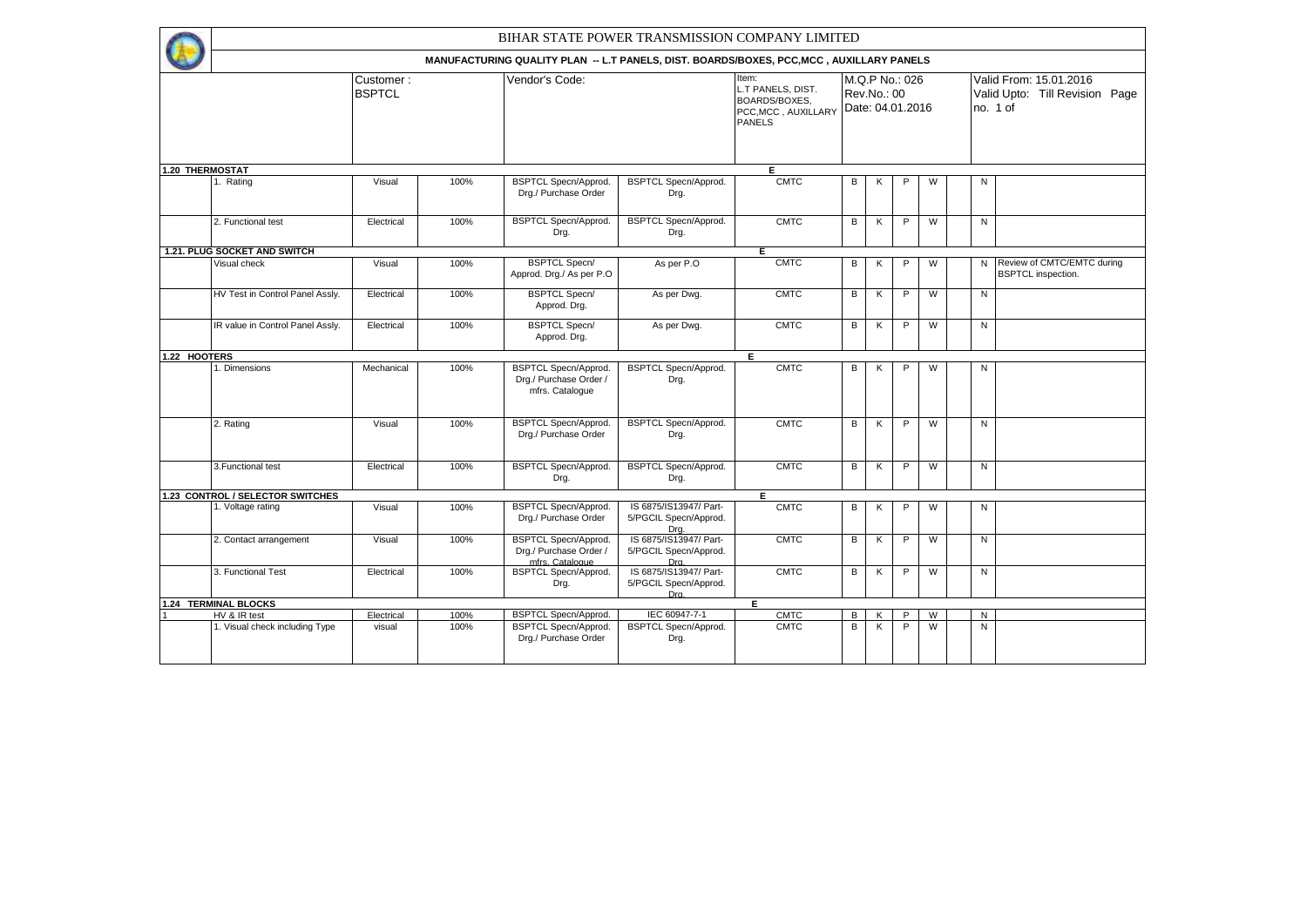|                                   |                            |              | BIHAR STATE POWER TRANSMISSION COMPANY LIMITED                                           |                                              |                                                                                     |                                 |   |                |   |              |                                                                      |
|-----------------------------------|----------------------------|--------------|------------------------------------------------------------------------------------------|----------------------------------------------|-------------------------------------------------------------------------------------|---------------------------------|---|----------------|---|--------------|----------------------------------------------------------------------|
|                                   |                            |              | MANUFACTURING QUALITY PLAN -- L.T PANELS, DIST. BOARDS/BOXES, PCC, MCC, AUXILLARY PANELS |                                              |                                                                                     |                                 |   |                |   |              |                                                                      |
|                                   | Customer:<br><b>BSPTCL</b> |              | Vendor's Code:                                                                           |                                              | Item:<br>L.T PANELS, DIST.<br>BOARDS/BOXES,<br>PCC, MCC, AUXILLARY<br><b>PANELS</b> | Rev.No.: 00<br>Date: 04.01.2016 |   | M.Q.P No.: 026 |   |              | Valid From: 15.01.2016<br>Valid Upto: Till Revision Page<br>no. 1 of |
| 1.25 MOULDED CASE CIRCUIT BREAKER |                            |              |                                                                                          |                                              | E                                                                                   |                                 |   |                |   |              |                                                                      |
| 1. Dimensions                     | Mechanical                 | 2 nos. / Lot | <b>BSPTCL Specn/Approd.</b><br>Drg./ Purchase Order /<br>mfrs. Catalogue                 | IS 13947 Part -2 /BSPTCL<br>Specn/ Mfr's cat | <b>CMTC</b>                                                                         | B                               | Κ | P              | W |              | N Review of CMTC/EMTC during<br><b>BSPTCL</b> inspection.            |
| 2. Voltage / Current Rating       | Visual                     | 100%         | <b>BSPTCL Specn/Approd.</b><br>Drg.                                                      | IS 13947 Part -2 /BSPTCL<br>Specn/ Mfr's cat | <b>CMTC</b>                                                                         | B                               | K | P              | W | N            |                                                                      |
| 3. Functional Test                | Electrical                 | 100%         | BSPTCL Specn/Approd.<br>Drg.                                                             | IS 13947 Part -2 /BSPTCL<br>Specn/ Mfr's cat | <b>CMTC</b>                                                                         | B                               | К | P              | W | $\mathsf{N}$ |                                                                      |
| .26 MINIATURE CIRCUIT BREAKER     |                            |              |                                                                                          |                                              | E                                                                                   |                                 |   |                |   |              |                                                                      |
| 1. Voltage / Current Rating       | Visual                     | 100%         | <b>BSPTCL Specn/Approd.</b><br>Drg./ Purchase Order                                      | IS 8828 / BSPTCL Specn/<br>Mfr's cat         | <b>CMTC</b>                                                                         | В                               | K | P              | W | N            |                                                                      |
| 2. Functional Test                | Electrical                 | 100%         | <b>BSPTCL Specn/Approd.</b><br>Drg.                                                      | IS 8828 / BSPTCL Specn/<br>Mfr's cat         | <b>CMTC</b>                                                                         | В                               | K | P              | W | N            |                                                                      |
| <b>1.27 ANNUNCIATOR</b>           |                            |              |                                                                                          |                                              | E                                                                                   |                                 |   |                |   |              |                                                                      |
| 1. Dimensions                     | Mechanical                 | 2 nos. / Lot | <b>BSPTCL Specn/Approd.</b><br>Drg./ Purchase Order /<br>mfrs. Catalogue                 | BSPTCL Specn/ Mfr's cat/<br>Apprd. Drg.      | <b>CMTC</b>                                                                         | В                               | Κ | P              | W | N            |                                                                      |
| 2. Rating                         | Visual                     | 100%         | <b>BSPTCL Specn/Approd.</b><br>Drg./ Purchase Order                                      | BSPTCL Specn/ Mfr's cat/<br>Apprd. Drg.      | <b>CMTC</b>                                                                         | B                               | K | P              | W | N            |                                                                      |
| 3. Functional Test                | Electrical                 | 100%         | <b>BSPTCL Specn/Mfr's</b><br>cat/ Apprd. Drg.                                            | BSPTCL Specn/ Mfr's cat/<br>Apprd. Drg.      | <b>CMTC</b>                                                                         | В                               | К | P              | W | $\mathsf{N}$ |                                                                      |
| <b>1.28 CONTROL TRANSFORMER</b>   |                            |              |                                                                                          |                                              | E                                                                                   |                                 |   |                |   |              |                                                                      |
| 1. Rating                         | visual                     | 100%         | <b>BSPTCL Specn/Approd.</b><br>Drg./ Purchase Order                                      | IS 12021/BSPTCL<br>Specn/Approd. Drg.        | <b>CMTC</b>                                                                         | B                               | К | P              | W | N            |                                                                      |
| 2. Output                         | Electrical                 | 100%         | <b>BSPTCL Specn/Approd.</b><br>Drg.                                                      | IS 12021/BSPTCL<br>Specn/Approd. Drg.        | <b>CMTC</b>                                                                         | B                               | K | P              | W | N            |                                                                      |
| 3. I.R.Test                       | Electrical                 | 100%         | <b>BSPTCL Specn/Approd.</b><br>Drg.                                                      | IS 12021/BSPTCL<br>Specn/Approd. Drg.        | <b>CMTC</b>                                                                         | В                               | K | P              | W | N            |                                                                      |
| 4. H.V. Test                      | Electrical                 | 100%         | <b>BSPTCL Specn/Approd.</b><br>Drg.                                                      | IS 12021/BSPTCL<br>Specn/Approd. Drg.        | <b>CMTC</b>                                                                         | В                               | Κ | P              | W | N            |                                                                      |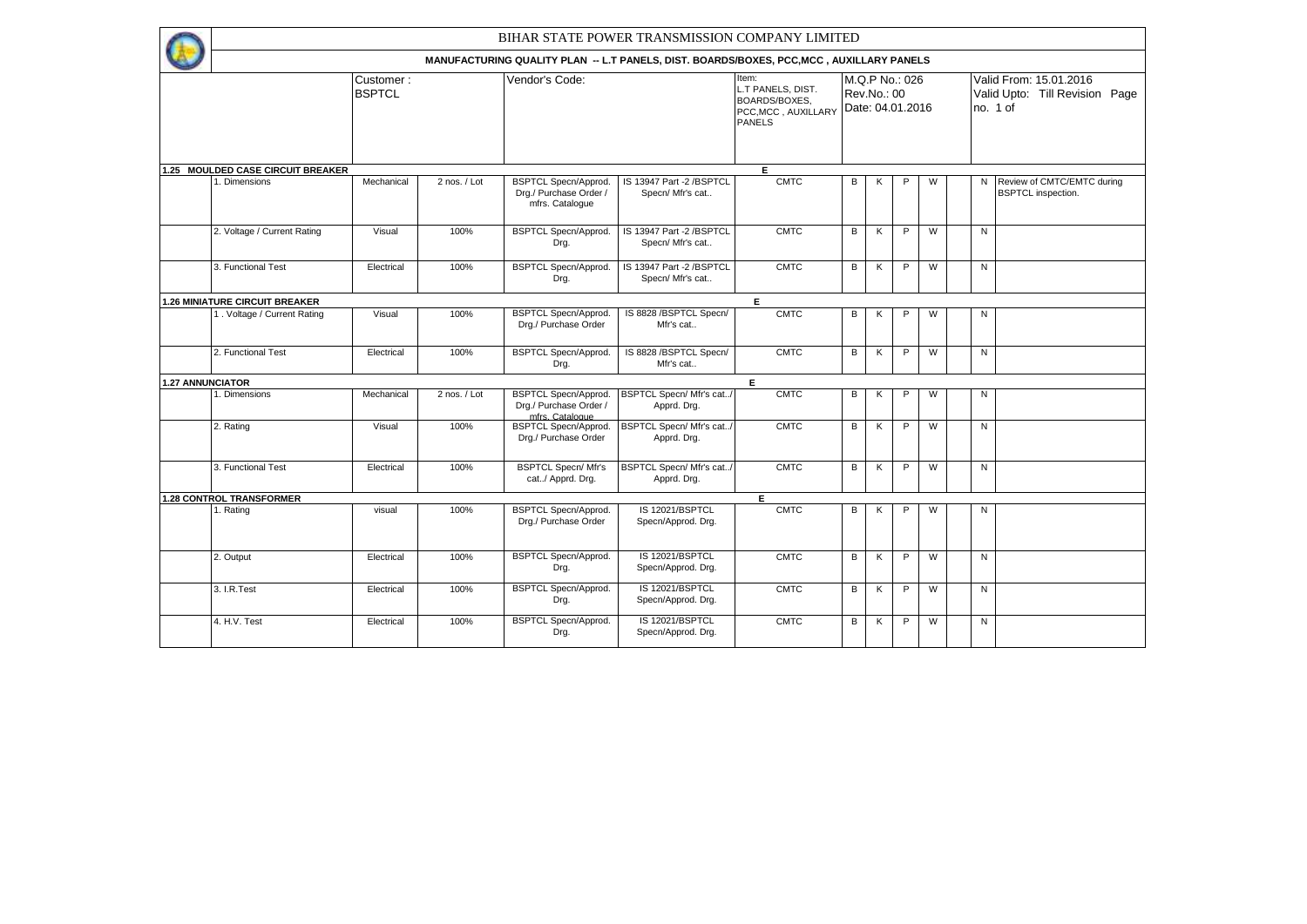|                   |                                         |                            |      | BIHAR STATE POWER TRANSMISSION COMPANY LIMITED                                           |                                                    |                                                                                            |                                                   |   |   |     |           |                                                          |
|-------------------|-----------------------------------------|----------------------------|------|------------------------------------------------------------------------------------------|----------------------------------------------------|--------------------------------------------------------------------------------------------|---------------------------------------------------|---|---|-----|-----------|----------------------------------------------------------|
|                   |                                         |                            |      | MANUFACTURING QUALITY PLAN -- L.T PANELS, DIST. BOARDS/BOXES, PCC, MCC, AUXILLARY PANELS |                                                    |                                                                                            |                                                   |   |   |     |           |                                                          |
|                   |                                         | Customer:<br><b>BSPTCL</b> |      | Vendor's Code:                                                                           |                                                    | Item:<br>L.T PANELS, DIST.<br><b>BOARDS/BOXES,</b><br>PCC, MCC, AUXILLARY<br><b>PANELS</b> | M.Q.P No.: 026<br>Rev.No.: 00<br>Date: 04.01.2016 |   |   |     | no. 1 of  | Valid From: 15.01.2016<br>Valid Upto: Till Revision Page |
|                   | 5. Routine Test                         | Electrical                 | 100% | <b>BSPTCL Specn/Approd.</b><br>Drg.                                                      | IS 12021/BSPTCL<br>Specn/Approd. Drg.              | <b>CMTC</b>                                                                                | В                                                 | К | P | W   | ${\sf N}$ |                                                          |
|                   | 1.29 TRANSDUCERS (IF APPLICABLE)        |                            |      |                                                                                          |                                                    | E                                                                                          |                                                   |   |   |     |           |                                                          |
| a.                | Visual check (Range)                    | Visual                     | 100% | <b>BSPTCL Specn/</b><br>Approd. Drg./ As per P.O.                                        | As per Apprd. Drg                                  | <b>CMTC</b>                                                                                | В                                                 | Κ | P | W/Z | N         | Review of CMTC/EMTC during<br><b>BSPTCL</b> inspection.  |
| c.                | HV Test in Control Panel Assly.         | Electrical                 | 100% | <b>BSPTCL Specn/</b><br>Approd. Drg./ As per P.O.                                        | As per Apprd. Drg                                  | <b>CMTC</b>                                                                                | В                                                 | К | P | W/Z | N         |                                                          |
| d.                | Operational Test in Panel Assly.        | Electrical                 | 100% | <b>BSPTCL Specn/</b><br>Approd. Drg./ As per P.O.                                        | As per Apprd. Drg                                  | <b>CMTC</b>                                                                                | В                                                 | К | P | W/Z | N         |                                                          |
|                   |                                         |                            |      |                                                                                          |                                                    |                                                                                            |                                                   |   |   |     |           |                                                          |
| 1.30. MIMIC STRIP |                                         |                            |      |                                                                                          |                                                    | $\mathsf{N}$                                                                               |                                                   |   |   |     |           |                                                          |
| a.                | Visual check for color &<br>symbol      | Visual                     | 100% | <b>BSPTCL Specn/</b><br>Approd. Drg./ As per P.O.                                        | As per Dwg.                                        | <b>CMTC</b>                                                                                | В                                                 | Κ | P | W   | N         |                                                          |
| b.                | Dimensional check                       | Mechanical                 | 100% | <b>BSPTCL Specn/</b><br>Approd. Drg./ As per P.O.                                        | As per Dwg.                                        | <b>CMTC</b>                                                                                | B                                                 | К | P | W   | N         |                                                          |
| 1.31 SEMAPHORE    |                                         |                            |      |                                                                                          |                                                    | E.                                                                                         |                                                   |   |   |     |           |                                                          |
| a.                | Visual check / type and rating<br>check | Visual                     | 100% | <b>BSPTCL Specn/</b><br>Approd. Drg./ As per P.O.                                        | As per Dwg.                                        | <b>CMTC</b>                                                                                | B                                                 | K | P | W   | N         |                                                          |
| b.                | Functional Test in Panel Assly.         | Electrical                 | 100% | <b>BSPTCL Specn/</b><br>Approd. Drg.                                                     | As per Dwg.                                        | <b>CMTC</b>                                                                                | В                                                 | K | P | W   | ${\sf N}$ |                                                          |
| c.                | High voltage test in Panel Assly.       | Electrical                 | 100% | <b>BSPTCL Specn/</b><br>Approd. Drg.                                                     | As per Dwg.                                        | <b>CMTC</b>                                                                                | B                                                 | K | P | W   | N         |                                                          |
|                   | 1.32 HARDWARES                          |                            |      |                                                                                          |                                                    | $\overline{E}$                                                                             |                                                   |   |   |     |           |                                                          |
|                   | 1. Visual check                         | visual                     | 10%  | <b>BSPTCL Specn/Approd.</b><br>Drg./ Purchase Order                                      | IS 1364/ IS 1367/ IS 2016/<br>IS2389/BSPTCL Specn. | <b>CMTC</b>                                                                                | В                                                 | К | P | W   | N         |                                                          |
|                   | 2. Size                                 | visual                     | 10%  | <b>BSPTCL Specn/Approd.</b><br>Drg./ Purchase Order                                      | IS 1364 / BSPTCL<br>Specn/Approd. Drg.             | <b>CMTC</b>                                                                                | В                                                 | K | P | W   | N         |                                                          |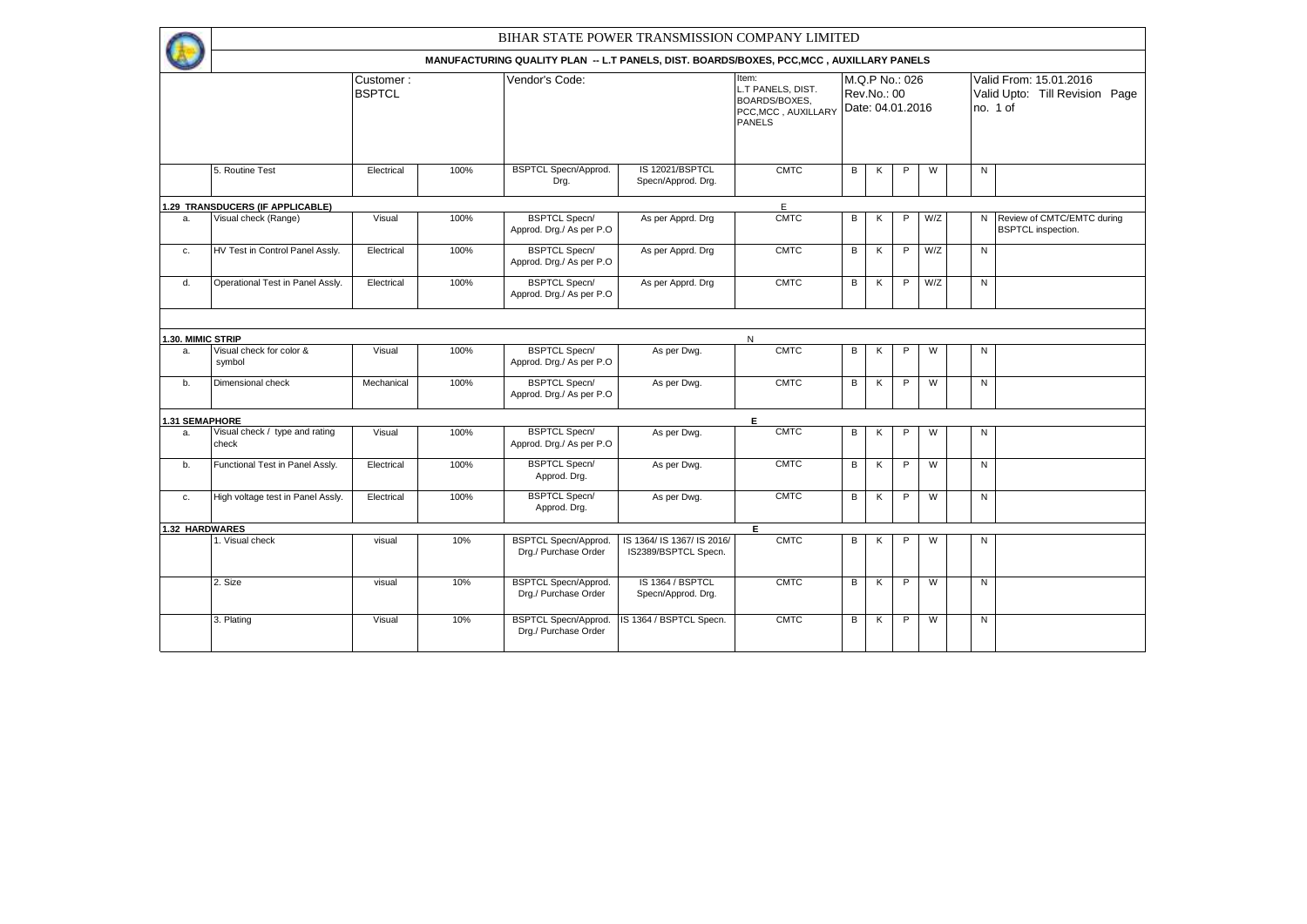|                                                                                                       |                            |          |                                                                                                            | BIHAR STATE POWER TRANSMISSION COMPANY LIMITED                                      |                                                                                     |   |             |                                    |     |              |                                                                      |
|-------------------------------------------------------------------------------------------------------|----------------------------|----------|------------------------------------------------------------------------------------------------------------|-------------------------------------------------------------------------------------|-------------------------------------------------------------------------------------|---|-------------|------------------------------------|-----|--------------|----------------------------------------------------------------------|
|                                                                                                       | Customer:<br><b>BSPTCL</b> |          | MANUFACTURING QUALITY PLAN -- L.T PANELS, DIST. BOARDS/BOXES, PCC, MCC, AUXILLARY PANELS<br>Vendor's Code: |                                                                                     | Item:<br>L.T PANELS, DIST.<br>BOARDS/BOXES,<br>PCC, MCC, AUXILLARY<br><b>PANELS</b> |   | Rev.No.: 00 | M.Q.P No.: 026<br>Date: 04.01.2016 |     |              | Valid From: 15.01.2016<br>Valid Upto: Till Revision Page<br>no. 1 of |
|                                                                                                       |                            |          |                                                                                                            |                                                                                     |                                                                                     |   |             |                                    |     |              |                                                                      |
| 1.33 SHEET STEEL (CRCA / HRCA), ANGLES & CHANNELS ETC.<br>. Dimensional confirmity<br>incl. Thickness | Mechanical                 | 10%      | <b>BSPTCL</b><br>Specn/Apprd.Drg./As per<br><b>PO</b>                                                      | IS 513 (CRCA),<br>IS 1079 (HRCA) / BSPTCL<br>Specn/Apprd.Drg.                       | E.<br><b>CMTC</b>                                                                   | В | Κ           | P                                  | W/Z |              | N Review of CMTC/EMTC during<br><b>BSPTCL</b> inspection.            |
| 2.Surface Finish and visual<br>check                                                                  | Visual                     | 100%     | <b>BSPTCL</b><br>Specn/Apprd.Drg.                                                                          | IS 513 (CRCA),<br>IS 1079 (HRCA) / BSPTCL<br>Specn/Apprd.Drg.                       | <b>CMTC</b>                                                                         | В | K           | $\mathsf{P}$                       | W/Z | ${\sf N}$    |                                                                      |
| 3. Chemical Composition                                                                               | Chemical                   | 1No/ lot | <b>BSPTCL Specn/Approd.</b><br>Drg./As per PO                                                              | IS 513 (CRCA),<br>IS 1079 (HRCA) / BSPTCL<br>Specn/Apprd.Drg.                       | <b>CMTC</b>                                                                         | В | Κ           | P                                  | W/Z | ${\sf N}$    |                                                                      |
| 4. Mechanical / Physical<br>Properties                                                                | Visual                     | 1No/ lot | <b>BSPTCL Specn/Approd.</b><br>Drg./As per PO                                                              | IS 513 (CRCA),<br>IS 1079 (HRCA) / BSPTCL<br>Specn/Apprd.Drg.                       | <b>CMTC</b>                                                                         | В | Κ           | P                                  | W/Z | ${\sf N}$    |                                                                      |
| 1.34 Alluminium Sheet                                                                                 |                            |          |                                                                                                            |                                                                                     |                                                                                     |   |             |                                    |     |              |                                                                      |
| Dimensional confirmity<br>incl. Thickness                                                             | Mechanical                 | 10%      | <b>BSPTCL</b><br>Specn/Apprd.Drg./As per<br>PO                                                             | IS 737 / BSPTCL<br>Specn/Apprd.Drg.                                                 | <b>CMTC</b>                                                                         | В | Κ           | P                                  | W/Z | N            | Review of CMTC/EMTC during<br><b>BSPTCL</b> inspection.              |
| 2.Surface Finish and visual<br>check                                                                  | Visual                     | 100%     | <b>BSPTCL</b><br>Specn/Apprd.Drg.                                                                          | IS 737 / BSPTCL<br>Specn/Apprd.Drg.                                                 | <b>CMTC</b>                                                                         | B | Κ           | P                                  | W/Z | $\mathsf{N}$ |                                                                      |
| 3. Chemical Composition                                                                               | Chemical                   | 1No/ lot | <b>BSPTCL Specn/Approd.</b><br>Drg./As per PO                                                              | IS 737 / BSPTCL<br>Specn/Apprd.Drg.                                                 | <b>CMTC</b>                                                                         | В | Κ           | P                                  | W/Z | ${\sf N}$    |                                                                      |
| 4. Mechanical / Physical<br>Properties                                                                | Visual                     | 1No/ lot | <b>BSPTCL Specn/Approd.</b><br>Drg./As per PO                                                              | IS 737 / BSPTCL<br>Specn/Apprd.Drg.                                                 | <b>CMTC</b>                                                                         | В | Κ           | P                                  | W/Z | N            |                                                                      |
| .35 Stainless Steel Sheet                                                                             |                            |          |                                                                                                            |                                                                                     |                                                                                     |   |             |                                    |     |              |                                                                      |
| . Dimensional confirmity<br>incl. Thickness                                                           | Mechanical                 | 10%      | <b>BSPTCL</b><br>Specn/Apprd.Drg./As per<br><b>PO</b>                                                      | ASTM A240/A240M-11b &<br>ASME SA240/SA240M-11a<br><b>BSPTCL</b><br>Specn/Apprd.Drg. | <b>CMTC</b>                                                                         | В | κ           | P                                  | W/Z | N            | Review of CMTC/EMTC during<br><b>BSPTCL</b> inspection.              |
| 2.Surface Finish and visual<br>check                                                                  | Visual                     | 100%     | <b>BSPTCL</b><br>Specn/Apprd.Drg.                                                                          | ASTM A240/A240M-11b &<br>ASME SA240/SA240M-11a<br>/ BSPTCL<br>Specn/Apprd.Drg.      | <b>CMTC</b>                                                                         | В | Κ           | P                                  | W/Z | ${\sf N}$    |                                                                      |
| 3. Chemical Composition                                                                               | Chemical                   | 1No/ lot | <b>BSPTCL Specn/Approd.</b><br>Drg./As per PO                                                              | ASTM A240/A240M-11b &<br>ASME SA240/SA240M-11a<br>/ BSPTCL<br>Specn/Apprd.Drg.      | <b>CMTC</b>                                                                         | В | K           | P.                                 | W/Z | N            |                                                                      |
| 4. Mechanical / Physical<br>Properties                                                                | Visual                     | 1No/ lot | BSPTCL Specn/Approd.<br>Drg./As per PO                                                                     | ASTM A240/A240M-11b &<br>ASME SA240/SA240M-11a<br>/ BSPTCL<br>Specn/Apprd.Drg.      | <b>CMTC</b>                                                                         | В | K           | P                                  | W/Z | $\mathsf{N}$ |                                                                      |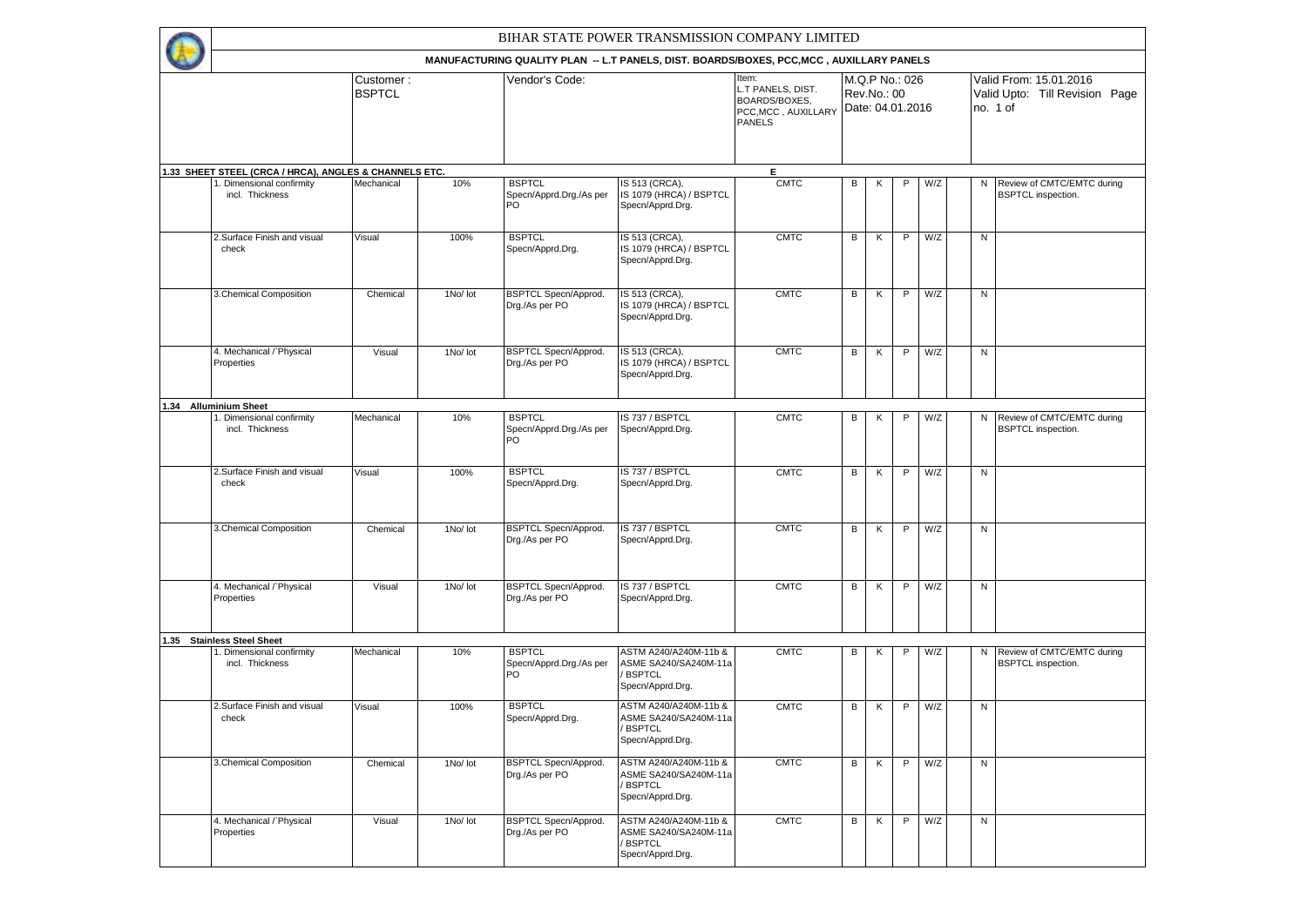|                                                                              |                            |          | BIHAR STATE POWER TRANSMISSION COMPANY LIMITED                                           |                                                                       |                                                                                    |   |             |                                    |     |              |                                                                      |
|------------------------------------------------------------------------------|----------------------------|----------|------------------------------------------------------------------------------------------|-----------------------------------------------------------------------|------------------------------------------------------------------------------------|---|-------------|------------------------------------|-----|--------------|----------------------------------------------------------------------|
|                                                                              |                            |          | MANUFACTURING QUALITY PLAN -- L.T PANELS, DIST. BOARDS/BOXES, PCC, MCC, AUXILLARY PANELS |                                                                       |                                                                                    |   |             |                                    |     |              |                                                                      |
|                                                                              | Customer:<br><b>BSPTCL</b> |          | Vendor's Code:                                                                           |                                                                       | Item:<br>L.T PANELS, DIST.<br>BOARDS/BOXES,<br>PCC.MCC. AUXILLARY<br><b>PANELS</b> |   | Rev.No.: 00 | M.Q.P No.: 026<br>Date: 04.01.2016 |     |              | Valid From: 15.01.2016<br>Valid Upto: Till Revision Page<br>no. 1 of |
| 1.36 ALLUMINIUM BUSBARS                                                      |                            |          |                                                                                          |                                                                       | Е                                                                                  |   |             |                                    |     |              |                                                                      |
| . Dimensions                                                                 | Mechanical                 | 100%     | <b>BSPTCL</b><br>Specn/Apprd.Drg./As per<br>PO                                           | IS 5082/BSPTCL<br>Specn/Approd. Drg.                                  | <b>CMTC</b>                                                                        | В | К           | $\mathsf P$                        | W/Z | N            |                                                                      |
| 2. Surfce Finish                                                             | Visual                     | 100%     | <b>BSPTCL</b><br>Specn/Apprd.Drg.                                                        | IS 5082/BSPTCL<br>Specn/Approd. Drg.                                  | CMTC                                                                               | В | К           | $\mathsf P$                        | W/Z | N            |                                                                      |
| 3. Chemical Composition                                                      | Chemical                   | 1No/ lot | <b>BSPTCL</b><br>Specn/Apprd.Drg.                                                        | IS 5082/BSPTCL<br>Specn/Approd. Drg.                                  | <b>CMTC</b>                                                                        | В | К           | P                                  | W/Z | $\mathsf{N}$ |                                                                      |
| 4. Physical Properties Test                                                  | Mechanical                 | 1No/ lot | <b>BSPTCL</b><br>Specn/Apprd.Drg.                                                        | IS 5082/BSPTCL<br>Specn/Approd. Drg.                                  | <b>CMTC</b>                                                                        | В | К           | P                                  | W/Z | N            |                                                                      |
| 1.37 COPPER BUSBARS                                                          |                            |          |                                                                                          |                                                                       | Έ                                                                                  |   |             |                                    |     |              |                                                                      |
| . Dimensions                                                                 | Mechanical                 | 100%     | <b>BSPTCL</b><br>Specn/Apprd.Drg./As per<br>PO                                           | IS 613:2006/IS 1897 /<br>BSPTCL Specn/Approd.<br>Drg.                 | <b>CMTC</b>                                                                        | B | К           | $\mathsf P$                        | W/Z | ${\sf N}$    |                                                                      |
| 2. Surfce Finish                                                             | Visual                     | 100%     | <b>BSPTCL</b><br>Specn/Apprd.Drg.                                                        | IS 613:2006/IS 1897 /<br>BSPTCL Specn/Approd.<br>Drg.                 | <b>CMTC</b>                                                                        | B | К           | P                                  | W/Z | $\mathsf{N}$ |                                                                      |
| 3. Chemical Composition                                                      | Chemical                   | 1No/ lot | <b>BSPTCL</b><br>Specn/Apprd.Drg.                                                        | IS 613:2006/IS 1897 /<br>BSPTCL Specn/Approd.<br>Drg.                 | <b>CMTC</b>                                                                        | B | К           | $\mathsf P$                        | W/Z | ${\sf N}$    |                                                                      |
| 4. Physical Properties Test                                                  | Mechanical                 | 1No/ lot | <b>BSPTCL</b><br>Specn/Apprd.Drg.                                                        | IS 613:2006/IS 1897 /<br><b>BSPTCL Specn/Approd.</b><br>Drg.          | <b>CMTC</b>                                                                        | В | К           | $\mathsf P$                        | W/Z | ${\sf N}$    |                                                                      |
| <b>1.38. EARTH BUSBARS</b>                                                   |                            |          |                                                                                          |                                                                       | N                                                                                  |   |             |                                    |     |              |                                                                      |
| Dimensional                                                                  | Mechanical                 | $1/$ Lot | <b>BSPTCL Specn/</b><br>Approd. Drg./ As per P.O                                         | As per Apprd. Dwg.                                                    | <b>CMTC</b>                                                                        | В | К           | $\mathsf P$                        | W   | N            | Review of CMTC/EMTC during<br><b>BSPTCL</b> inspection.              |
| Visual check                                                                 | Visual                     | 100%     | <b>BSPTCL Specn/</b><br>Approd. Drg./ As per P.O.                                        | As per Apprd. Dwg.                                                    | <b>CMTC</b>                                                                        | B | Κ           | P                                  | W   | $\mathsf{N}$ |                                                                      |
|                                                                              |                            |          |                                                                                          |                                                                       |                                                                                    |   |             |                                    |     |              |                                                                      |
| 1.39 INSULATOR FOR BUSBARS (SHEET MOULDED COMPUND / DOUGH MOULDING COMPOUND) |                            |          |                                                                                          |                                                                       | E                                                                                  |   |             |                                    |     |              |                                                                      |
| I. Dimensions                                                                | Mechanical                 | 100%     | <b>BSPTCL</b><br>Specn/Apprd.Drg./As per<br>PO                                           | IS 2824/BS 2782/BS<br>3840/BSPTCL<br>Specn/Approd. Drg./<br>Mfr's cat | <b>CMTC</b>                                                                        | В | Κ           | P                                  | W   | N            |                                                                      |
| 2. Surface Finish                                                            | Visual                     | 100%     | <b>BSPTCL</b><br>Specn/Apprd.Drg.                                                        | IS 2824/BS 2782/BS<br>3840/BSPTCL<br>Specn/Approd. Drg./<br>Mfr's cat | <b>CMTC</b>                                                                        | В | Κ           | P                                  | W   | N            |                                                                      |
| 3. Chemical Composition                                                      | Chemical                   | 100%     | <b>BSPTCL</b><br>Specn/Apprd.Drg.                                                        | IS 2824/BS 2782/BS<br>3840/BSPTCL<br>Specn/Approd. Drg./<br>Mfr's cat | <b>CMTC</b>                                                                        | B | К           | $\mathsf P$                        | W   | N            |                                                                      |
| 4. Physical Properties Test                                                  | Mechanical                 | 100%     | <b>BSPTCL</b><br>Specn/Apprd.Drg.                                                        | IS 2824/BS 2782/BS<br>3840/BSPTCL<br>Specn/Approd. Drg./<br>Mfr's cat | <b>CMTC</b>                                                                        | В | К           | $\mathsf P$                        | W   | ${\sf N}$    |                                                                      |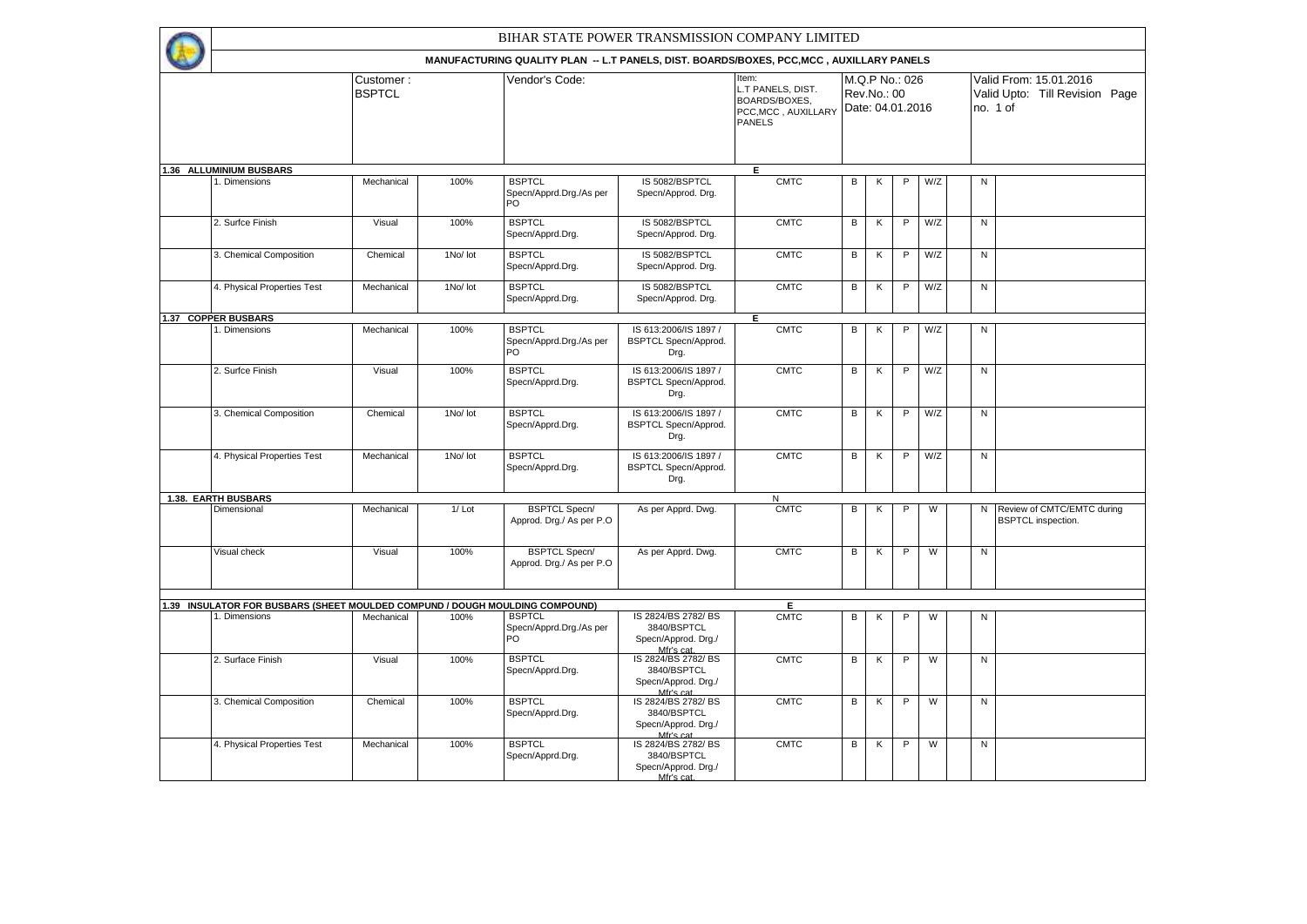BIHAR STATE POWER TRANSMISSION COMPANY LIMITED

 $\leftarrow$ 

**MANUFACTURING QUALITY PLAN -- L.T PANELS, DIST. BOARDS/BOXES, PCC,MCC , AUXILLARY PANELS** 

|                          |                                                           |            |                         | MANUFACTURING QUALITY PLAN -- L.T PANELS, DIST. BOARDS/BOXES, PCC.MCC , AUXILLARY PANELS |                                                                                         |                                                                                     |             |   |                                    |   |              |                                                                      |
|--------------------------|-----------------------------------------------------------|------------|-------------------------|------------------------------------------------------------------------------------------|-----------------------------------------------------------------------------------------|-------------------------------------------------------------------------------------|-------------|---|------------------------------------|---|--------------|----------------------------------------------------------------------|
|                          | Customer:<br><b>BSPTCL</b><br><b>1.40 RUBBER GASKET</b>   |            |                         | Vendor's Code:                                                                           |                                                                                         | Item:<br>L.T PANELS, DIST.<br>BOARDS/BOXES.<br>PCC, MCC, AUXILLARY<br><b>PANELS</b> | Rev.No.: 00 |   | M.Q.P No.: 026<br>Date: 04.01.2016 |   |              | Valid From: 15.01.2016<br>Valid Upto: Till Revision Page<br>no. 1 of |
|                          |                                                           |            |                         |                                                                                          |                                                                                         | Е                                                                                   |             |   |                                    |   |              |                                                                      |
|                          | . Dimensions & Visual check                               | Mechanical | 100%                    | <b>BSPTCL Specn/Approd.</b><br>Drg./Mfr's cat.                                           | IS:11149<br><b>BSPTCL Specn/Approd.</b><br>Dra./Mfr's cat.                              | <b>CMTC</b>                                                                         | В           | κ | P                                  | W | N            |                                                                      |
|                          | 2. Hardness Before Ageing                                 | Mechanical | 1 Sample / Lot          | <b>BSPTCL Specn/Approd.</b><br>Drg./Mfr's cat.                                           | IS:11149 / IS:3400<br><b>BSPTCL Specn/Approd.</b><br>Dra./Mfr's cat.                    | <b>CMTC</b>                                                                         | B           | K | P                                  | W | N            |                                                                      |
|                          | 3. Tensile Strength Before<br>Ageiing                     | Mechanical | 1 Sample / Lot          | <b>BSPTCL Specn/Approd.</b><br>Drg./Mfr's cat.                                           | IS:11149 / IS:3400<br><b>BSPTCL Specn/Approd.</b><br>Drg./Mfr's cat.                    | <b>CMTC</b>                                                                         | B           | K | P                                  | W | N            |                                                                      |
|                          | 4. Elongation at Breaking point<br>Before Ageing.         | Mechanical | 1 Sample / Lot          | <b>BSPTCL Specn/Approd.</b><br>Drg./Mfr's cat.                                           | IS:11149 / IS:3400<br><b>BSPTCL Specn/Approd.</b><br>Drg./Mfr's cat.                    | <b>CMTC</b>                                                                         | B           | ĸ | P                                  | W | N            | Review of CMTC/EMTC during<br><b>BSPTCL</b> inspection.              |
|                          | 5. Change in Hardness After<br>Ageing                     | Mechanical | 1 Sample / Lot          | <b>BSPTCL Specn/Approd.</b><br>Drg./Mfr's cat.                                           | IS:11149 / IS:3400<br><b>BSPTCL Specn/Approd.</b>                                       | <b>CMTC</b>                                                                         | B           | K | P                                  | W | N            |                                                                      |
|                          | 6. change in Tensile Strength<br>After Ageiing            | Mechanical | 1 Sample / Lot          | <b>BSPTCL Specn/Approd.</b><br>Dra./Mfr's cat.                                           | Dra./Mfr's cat.<br>IS:11149 / IS:3400<br><b>BSPTCL Specn/Approd.</b><br>Dra./Mfr's cat. | <b>CMTC</b>                                                                         | B           | ĸ | P                                  | W | N            |                                                                      |
|                          | 7 Change in Elongation at<br>Breaking point After Ageing. | Mechanical | 1 Sample / Lot          | <b>BSPTCL Specn/Approd.</b><br>Drg./Mfr's cat.                                           | IS:11149 / IS:3400<br><b>BSPTCL Specn/Approd.</b><br>Dra./Mfr's cat.                    | <b>CMTC</b>                                                                         | В           | K | P                                  | W | N            |                                                                      |
|                          | 8. Copmpression Set                                       | Mechanical | 1 Sample / Lot          | <b>BSPTCL Specn/Approd.</b><br>Drg./Mfr's cat.                                           | IS:11149 / IS:3400<br><b>BSPTCL Specn/Approd.</b><br>Drg./Mfr's cat.                    | <b>CMTC</b>                                                                         | B           | ĸ | P                                  | W | $\mathsf{N}$ |                                                                      |
|                          | 9. Polymer Inentification Test                            | Chemical   | 1 Sample / Lot          | <b>BSPTCL Specn/Approd.</b><br>Drg./Mfr's cat.                                           | BS 4181 / equv.<br><b>BSPTCL Specn/Approd.</b><br>Dra./Mfr's cat.                       | <b>CMTC</b>                                                                         | B           | K | P                                  | W | N            |                                                                      |
|                          |                                                           |            |                         |                                                                                          |                                                                                         |                                                                                     |             |   |                                    |   |              |                                                                      |
|                          | 1.41 POWDER (For coating)<br>1. Powder Shade              | Visually   | 1 x Drum<br>per batch % | As per P.O                                                                               | IS 5 / RAL                                                                              | N<br><b>CMTC</b>                                                                    | В           | ĸ | P                                  | W | N            |                                                                      |
|                          | 2. Powder type                                            | Visually   | 100%                    | As per Manufacturer's TC                                                                 | IS 5 / RAL                                                                              | <b>CMTC</b>                                                                         | B           | K | P                                  | W | N            |                                                                      |
|                          | 3.All Routine Test                                        | Chemical   | 100%                    | As per Manufacturer's TC                                                                 | IS 5 / Apprd. Drg/Power<br>Grid specn.                                                  | <b>CMTC</b>                                                                         | B           | ĸ | P                                  | W | N            |                                                                      |
| <b>1.42. NAME PLATES</b> |                                                           |            |                         |                                                                                          |                                                                                         | N                                                                                   |             |   |                                    |   |              |                                                                      |
|                          | Dimentional check                                         | Mechanical | $1/$ Lot                | As per P.O.                                                                              | As per Appro.<br>Dwa.                                                                   | <b>CMTC</b>                                                                         | В           | ĸ | P                                  | W | N            |                                                                      |
|                          | Visual check                                              | Visual     | 100%                    | As per Appro.<br>Dwg.                                                                    | <b>Waviness Free</b><br>Surface Finish                                                  | <b>CMTC</b>                                                                         | B           | ĸ | P                                  | W | N            |                                                                      |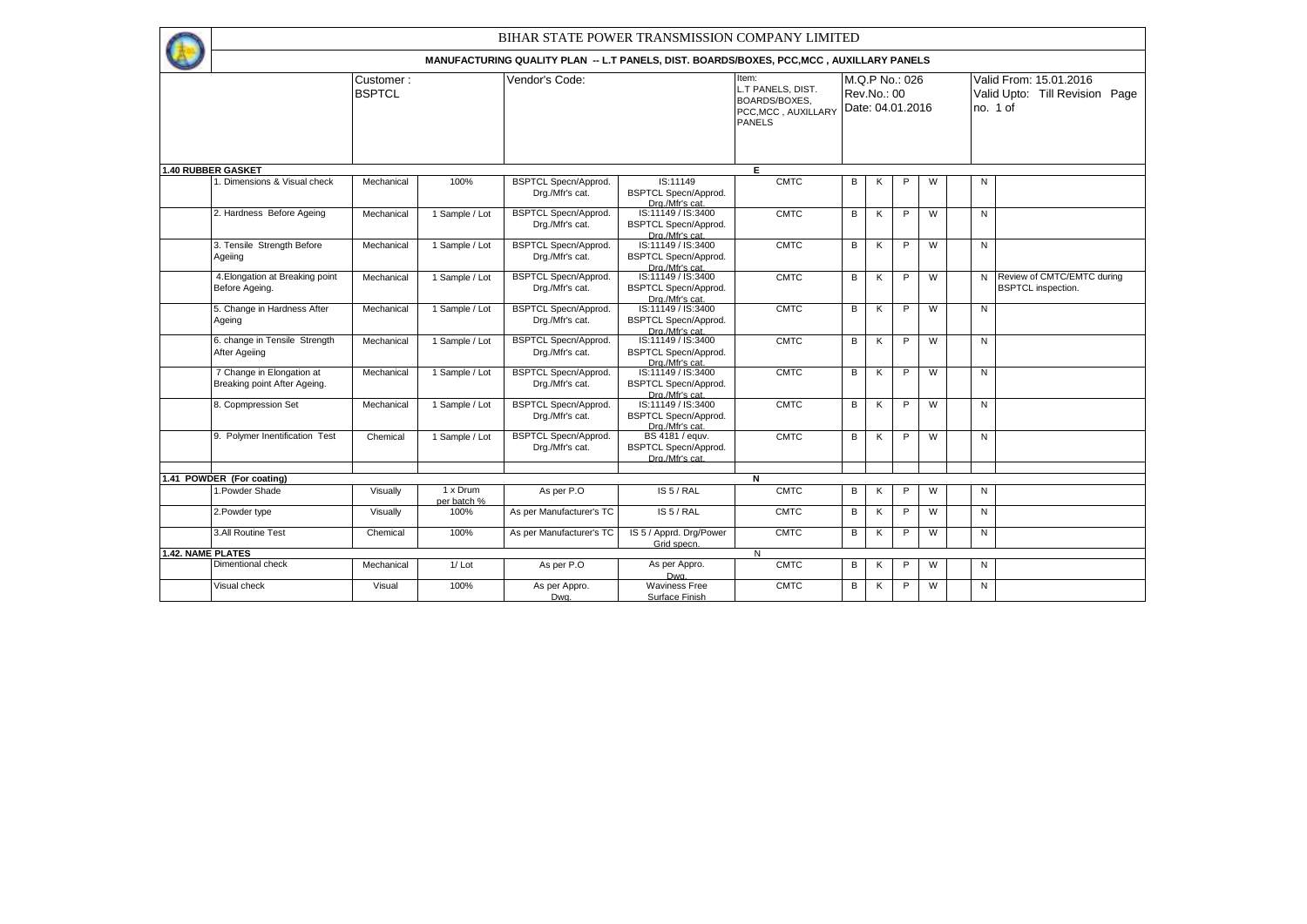|                                                            |               |          | BIHAR STATE POWER TRANSMISSION COMPANY LIMITED                                                             |                                                                |                                                                            |              |             |                  |   |  |                                            |                                                         |  |  |
|------------------------------------------------------------|---------------|----------|------------------------------------------------------------------------------------------------------------|----------------------------------------------------------------|----------------------------------------------------------------------------|--------------|-------------|------------------|---|--|--------------------------------------------|---------------------------------------------------------|--|--|
|                                                            |               |          |                                                                                                            |                                                                |                                                                            |              |             |                  |   |  |                                            |                                                         |  |  |
|                                                            | Customer :    |          | MANUFACTURING QUALITY PLAN -- L.T PANELS, DIST. BOARDS/BOXES, PCC, MCC, AUXILLARY PANELS<br>Vendor's Code: |                                                                | Item:                                                                      |              |             | M.Q.P No.: 026   |   |  |                                            | Valid From: 15.01.2016                                  |  |  |
|                                                            | <b>BSPTCL</b> |          |                                                                                                            |                                                                | L.T PANELS, DIST.<br>BOARDS/BOXES,<br>PCC, MCC, AUXILLARY<br><b>PANELS</b> |              | Rev.No.: 00 | Date: 04.01.2016 |   |  | Valid Upto: Till Revision Page<br>no. 1 of |                                                         |  |  |
| 1.43 PVC INSULATED CABLES / WIRES                          |               |          |                                                                                                            |                                                                | Ε                                                                          |              |             |                  |   |  |                                            |                                                         |  |  |
| Conductors                                                 |               |          |                                                                                                            |                                                                |                                                                            | В            | Κ           | $\mathsf P$      | W |  | N                                          |                                                         |  |  |
| Diameter check                                             | Mechanical    | $5/$ Lot | As per P.O                                                                                                 | IS 694                                                         | <b>CMTC</b>                                                                | В            | Κ           | $\mathsf P$      | W |  | $\overline{N}$                             |                                                         |  |  |
| High voltage test at 2.5kV<br>for 1 min.                   | Electrical    | 100%     | As per Appro.<br>Dwg.                                                                                      | IS 694                                                         | <b>CMTC</b>                                                                | В            | Κ           | P                | W |  | N                                          | Review of CMTC/EMTC during<br><b>BSPTCL</b> inspection. |  |  |
| Visual check                                               | Visual        | 100%     | As per P.O                                                                                                 | IS 694                                                         | <b>CMTC</b>                                                                | В            | Κ           | P                | W |  | N                                          |                                                         |  |  |
| Check for Thickness of Insulation<br>& Over all Dimensions | Mechanical    | $5/$ Lot | As per P.O/Supplier<br>Specn.                                                                              | IS 694                                                         | <b>CMTC</b>                                                                | В            | Κ           | P                | W |  | N                                          |                                                         |  |  |
| Flamability Test( When Required)                           | Visual        | 1/Lot    | As per P.O/Supplier<br>Specn.                                                                              | IS 694                                                         | <b>CMTC</b>                                                                | В            | Κ           | P                | W |  | N                                          |                                                         |  |  |
| Water Immersion Test                                       | Electrical    | 1/Lot    | As per P.O/Supplier<br>Specn.                                                                              | IS 694                                                         | <b>CMTC</b>                                                                | В            | Κ           | $\mathsf P$      | W |  | N                                          |                                                         |  |  |
| 1.44 LIGHTING TRANSFORMER (DRY TYPE)                       |               |          | to be accepted after CIP at Sub Vendors works                                                              |                                                                | Е                                                                          |              |             |                  |   |  |                                            |                                                         |  |  |
| 1. Dimensions                                              | Visual        | 100%     | <b>BSPTCL Specn/Approd.</b><br>Drg./ Purchase Order                                                        | IS 11171/ IS 2026<br>/BSPTCL specn./Approd.<br>Dra.            | <b>CMTC/ PGCIL CIP</b>                                                     | Α            | J           | U                |   |  | N                                          |                                                         |  |  |
| 2. IR Test                                                 | Electrical    | 100%     | <b>BSPTCL Specn/Approd.</b><br>Drg./ Purchase Order                                                        | IS 11171/ IS 2026<br>/BSPTCL specn./Approd.                    | <b>CMTC/PGCIL CIP</b>                                                      | Α            | J           | U                | Y |  | N                                          |                                                         |  |  |
| 3. H. V Test (Di electric Test)                            | Electrical    | 100%     | <b>BSPTCL Specn/Approd.</b><br>Drg./ Purchase Order                                                        | IS 11171/ IS 2026<br>/BSPTCL specn./Approd.<br>Dra.            | <b>CMTC/ PGCIL CIP</b>                                                     | $\mathsf{A}$ | J           | U                | Y |  | N                                          |                                                         |  |  |
| 4. Winding Resistance Test                                 | Electrical    | 100%     | <b>BSPTCL Specn/Approd.</b><br>Drg./ Purchase Order                                                        | IS 11171/ IS 2026<br>/BSPTCL specn./Approd.<br>Dra             | <b>CMTC/PGCIL CIP</b>                                                      | A            | J           | U                | Y |  | N                                          |                                                         |  |  |
| 5. No Load loss & current Test                             | Electical     | 100%     | <b>BSPTCL Specn/Approd.</b><br>Drg./ Purchase Order                                                        | IS 11171/ IS 2026<br>/BSPTCL specn./Approd.<br>Drg.            | CMTC/ PGCIL CIP                                                            | Α            | J           | U                | Y |  | N                                          |                                                         |  |  |
| 6. Voltage Ratio Test                                      | Electical     | 100%     | <b>BSPTCL Specn/Approd.</b><br>Drg./ Purchase Order                                                        | IS 11171/ IS 2026<br>/BSPTCL specn./Approd.<br>Drg.            | CMTC/ PGCIL CIP                                                            | A            | J           | U                | Y |  | N                                          |                                                         |  |  |
| 7. Induced Overvoltage Test                                | Electical     | 100%     | <b>BSPTCL Specn/Approd.</b><br>Drg./ Purchase Order                                                        | IS 11171/ IS 2026<br>/BSPTCL specn./Approd.<br>Dr <sub>0</sub> | <b>CMTC/ PGCIL CIP</b>                                                     | Α            | J           | U                | Y |  | ${\sf N}$                                  |                                                         |  |  |
| 8. Vector Group Test                                       | Electical     | 100%     | <b>BSPTCL Specn/Approd.</b><br>Drg./ Purchase Order                                                        | IS 11171/ IS 2026<br>/BSPTCL specn./Approd.<br>Dro             | CMTC/ PGCIL CIP                                                            | Α            | J           | U                |   |  | N                                          |                                                         |  |  |
| 9 Short Circuit / Load Losses<br>Test                      | Electical     | 100%     | <b>BSPTCL Specn/Approd.</b><br>Drg./ Purchase Order                                                        | IS 11171/ IS 2026<br>/BSPTCL specn./Approd.<br>Dr <sub>0</sub> | <b>CMTC/PGCIL CIP</b>                                                      | A            | J           | U                | Y |  | N                                          |                                                         |  |  |
| 10. No Inpedence Test                                      | Electical     | 100%     | <b>BSPTCL Specn/Approd.</b><br>Drg./ Purchase Order                                                        | IS 11171/ IS 2026<br>/BSPTCL specn./Approd.                    | CMTC/ PGCIL CIP                                                            | Α            | J           | U                | Y |  | N                                          |                                                         |  |  |
| 12. Regulation / Efficiency at<br>100% UPF (%)             | Electical     | 100%     | <b>BSPTCL Specn/Approd.</b><br>Drg./ Purchase Order                                                        | Drg<br>IS 11171/ IS 2026<br>/BSPTCL specn./Approd.<br>Dra      | CMTC/ PGCIL CIP                                                            | Α            | J           | U                | Υ |  | N                                          |                                                         |  |  |
| 13. Temp Rise Test                                         | Electical     | 100%     | <b>BSPTCL Specn/Approd.</b><br>Drg./ Purchase Order                                                        | IS 11171/ IS 2026<br>/BSPTCL specn./Approd.                    | CMTC/ PGCIL CIP/ Type<br><b>Test Report</b>                                | Α            | J           | U                | Y |  | N                                          |                                                         |  |  |
|                                                            |               |          |                                                                                                            | Dra.                                                           |                                                                            |              |             |                  |   |  |                                            |                                                         |  |  |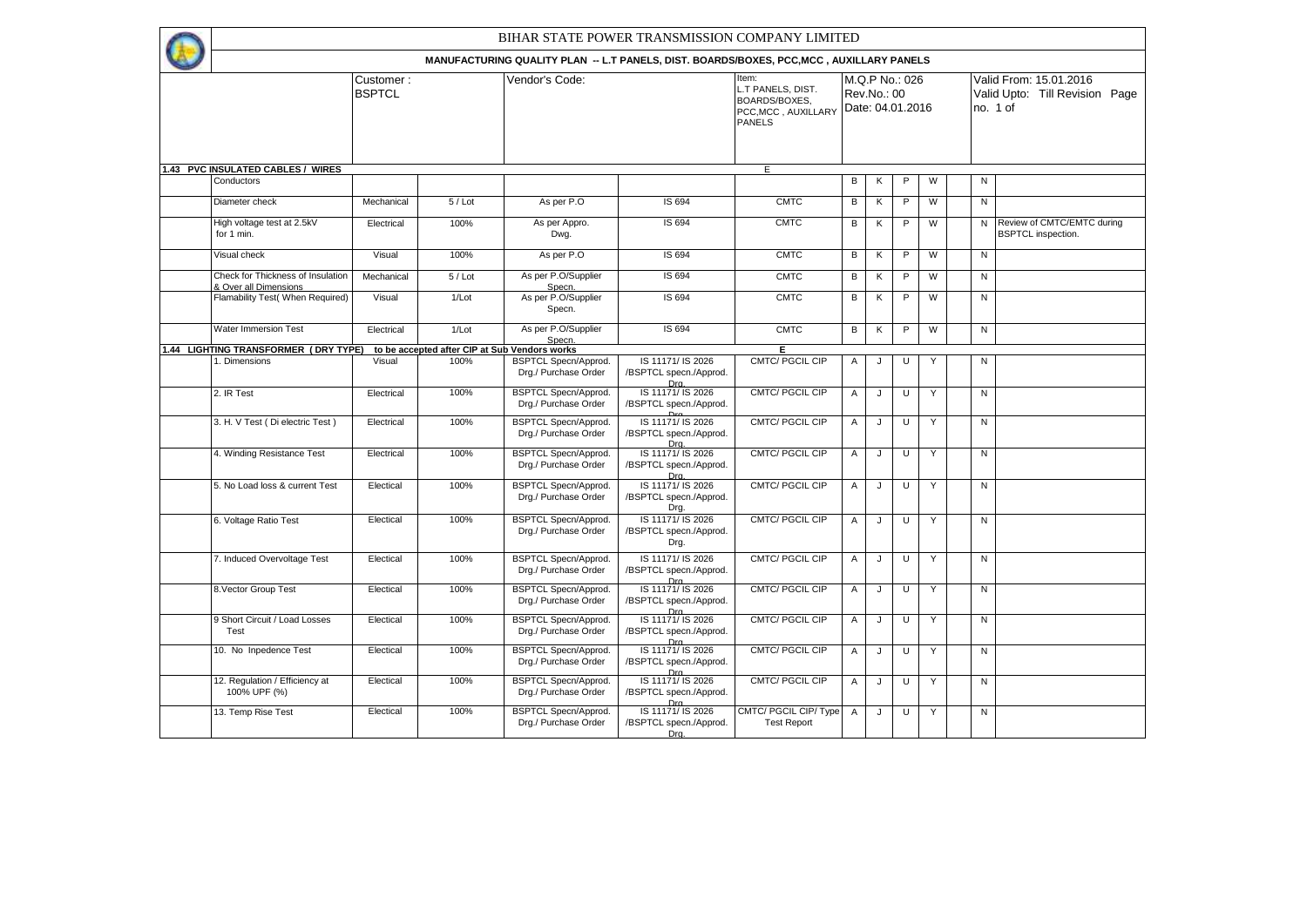Item: L.T PANELS, DIST. BOARDS/BOXES, PCC,MCC , AUXILLARY PANELS Valid From: 15.01.2016 Valid Upto: Till Revision Page no. 1 of Customer : **BSPTCL** Vendor's Code: M.Q.P No.: 026 Rev.No.: 00 Date: 04.01.2016 BIHAR STATE POWER TRANSMISSION COMPANY LIMITED **MANUFACTURING QUALITY PLAN -- L.T PANELS, DIST. BOARDS/BOXES, PCC,MCC , AUXILLARY PANELS**  1. Visual check Visual 100% BSPTCL Specn/Approd. **Drg./Mfr's cat.**<br>BSPTCL Specn/Approd. BSPTCL Specn/Approd. Drg./Mfr's cat. CMTC B K P W N 2.Insulation Resistance Test. Electrical 100% Drg./Mfr's cat. BSPTCL Specn/Approd. Drg./Mfr's cat. CMTC B K P W N Review of CMTC/EMTC during **BSPTCL** inspection 3. H.V. Test Electrical 100% BSPTCL Specn/Approd. Drg./Mfr's cat. BSPTCL Specn/Approd. Drg./Mfr's cat. CMTC B K P W I N 4. Voltage Regulation Test ( Boost) Electrical 100% BSPTCL Specn/Approd. Drg./Mfr's cat. BSPTCL Specn/Approd. Drg./Mfr's cat. CMTC B K P W N 5. Voltage Regulation Test ( Trickle / Flot) Electrical 100% BSPTCL Specn/Approd. Drg./Mfr's cat.<br>BSPTCL Specn/Approd. BSPTCL Specn/Approd. Drg./Mfr's cat. CMTC B K P W I N 5. Check No load AC Current | Electrical | 100% Drg./Mfr's cat.<br>BSPTCL Specn/Approd. BSPTCL Specn/Approd. Drg./Mfr's cat.  $CMTC$   $B$   $K$   $P$   $W$   $N$ 6. Check Full load AC Current Electrical 100% Drg./Mfr's cat. BSPTCL Specn/Approd. Drg./Mfr's cat. CMTC B K P W I N 100% MS Fab. Dras / MS QA Manual / BSPTCL apped. Drg./ Specn. MS Fab. Drgs / MS QA Manual / BSPTCL apped. Drg./ Specn. CMTC A J S W/Z N 12. Lifting facility **Visual 100% MS Fab. Drgs / MS QA** Manual / BSPTCL apped. Drg./ Specn. MS Fab. Drgs / MS QA Manual / BSPTCL apped. Drg./ Specn. CMTC A J S W/Z N 3. Cable entry **Mechanical 100% MS Fab. Drgs / MS QA** Manual / BSPTCL apped. Drg./ Specn. MS Fab. Drgs / MS QA Manual / BSPTCL apped. Drg./ Specn. CMTC A J S W/Z N 4. Straightness Mechanical 100% MS Fab. Drgs / MS QA Manual / BSPTCL apped. Drg./ Specn. MS Fab. Drgs / MS QA Manual / BSPTCL apped. Drg./ Specn. CMTC A J S W/Z N 5. Waviness Visual 100% MS Fab. Drgs / MS QA Manual / BSPTCL apped. Drg./ Specn. MS Fab. Drgs / MS QA Manual / BSPTCL apped. Drg./ Specn. CMTC  $A \cup B$  S  $\cup Z$  N Review of CMTC/EMTC during BSPTCL inspection 6. Gasket fixing arrangements Mechanical 100% MS Fab. Drgs / MS QA Manual / BSPTCL apped. Drg./ Specn. MS Fab. Drgs / MS QA Manual / BSPTCL apped. Drg./ Specn. CMTC A J S W/Z N 7. Deburring Mechanical 100% MS Fab. Drgs / MS QA Manual / BSPTCL apped. Drg./ Specn. MS Fab. Drgs / MS QA Manual / BSPTCL apped. Drg./ Specn. CMTC A J S W/Z N 8. Welding Mechanical 100% MS Fab. Drgs / MS QA Manual / BSPTCL apped. Drg./ Specn. MS Fab. Drgs / MS QA Manual / BSPTCL apped. Drg./ Specn. CMTC A J S W/Z N **2.1 FABRICATED CUBICAL / COMPONENTS (IN HOUSE FABRICATION) N**<br>1. Dimensions | Visually | 100% | MS Fab. Drgs / MS QA | MS Fab. Drgs / MS QA | CMTC **1.45 Battery Charger E B.- IN PROCESS INSPECTION**

> MS Fab. Drgs / MS QA Manual / BSPTCL apped. Drg./ Specn.

CMTC A J S W/Z N

9. Removal of \welding stags Mechanical 100% MS Fab. Drgs / MS QA

Manual / BSPTCL apped. Drg./ Specn.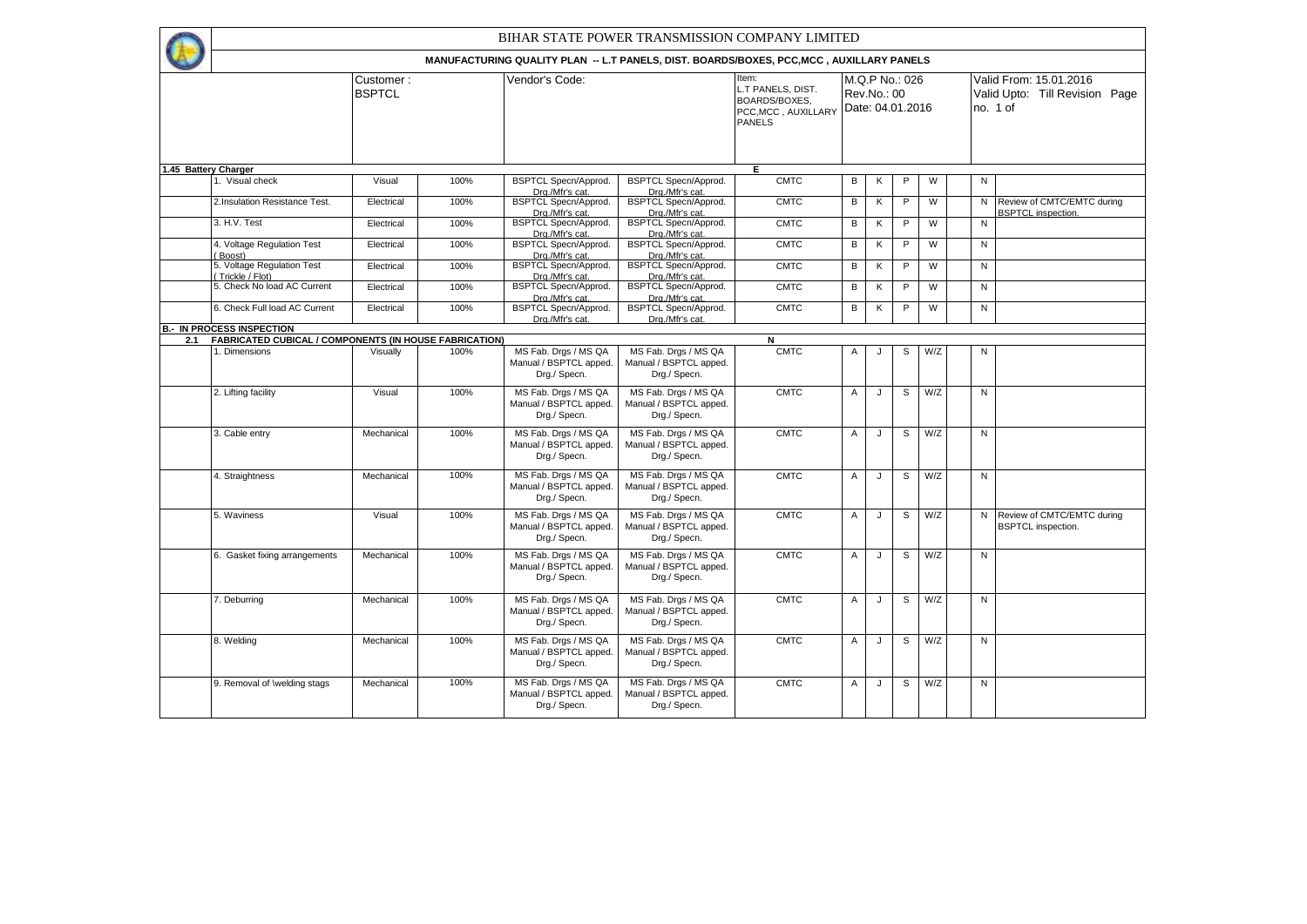| BIHAR STATE POWER TRANSMISSION COMPANY LIMITED                                                                                                      |                            |      |                   |                                                                                                   |                                                                                            |                                                   |              |   |   |   |                                                                      |  |  |
|-----------------------------------------------------------------------------------------------------------------------------------------------------|----------------------------|------|-------------------|---------------------------------------------------------------------------------------------------|--------------------------------------------------------------------------------------------|---------------------------------------------------|--------------|---|---|---|----------------------------------------------------------------------|--|--|
|                                                                                                                                                     |                            |      |                   | MANUFACTURING QUALITY PLAN -- L.T PANELS, DIST. BOARDS/BOXES, PCC, MCC, AUXILLARY PANELS          |                                                                                            |                                                   |              |   |   |   |                                                                      |  |  |
|                                                                                                                                                     | Customer:<br><b>BSPTCL</b> |      | Vendor's Code:    |                                                                                                   | Item:<br>L.T PANELS, DIST.<br><b>BOARDS/BOXES.</b><br>PCC, MCC, AUXILLARY<br><b>PANELS</b> | M.Q.P No.: 026<br>Rev.No.: 00<br>Date: 04.01.2016 |              |   |   |   | Valid From: 15.01.2016<br>Valid Upto: Till Revision Page<br>no. 1 of |  |  |
|                                                                                                                                                     |                            |      |                   |                                                                                                   |                                                                                            |                                                   |              |   |   |   |                                                                      |  |  |
| 2.2 PRE-TREATMENT / FINAL PAINTING / POWDER COATING (IN HOUSE) for MS                                                                               |                            |      |                   | N<br>(for CRCA/ HRCA)                                                                             |                                                                                            |                                                   |              |   |   |   |                                                                      |  |  |
| A) PRE-TREATMENT FOR CRCA / HRCA SHEET<br>1. Hot Degreesing TANK NO. 1<br>(Concentration 5% W/V.)<br>10 to 15 min.<br>Temp of Bath: 65 to 75 deg. C | Chemical                   | 100% | WI: PRD: 02 to 04 | IS 6005/<br><b>BSPTCL</b> specfn./<br>Apprd. Drg/MS powder<br>coating                             | <b>MSQC RECORD</b>                                                                         | Α                                                 |              | s | W |   | N                                                                    |  |  |
|                                                                                                                                                     |                            |      |                   | procedureas per<br>$W1 \cdot \text{PPD} \cdot 02$ to $04$                                         |                                                                                            |                                                   |              |   |   |   |                                                                      |  |  |
| 2. Water Rinse TANK NO. 2 & 3                                                                                                                       | Chemical                   | 100% | -----do-----      | -----do-----                                                                                      | <b>MSQC RECORD</b>                                                                         | $\overline{A}$                                    | J            | S | W |   | N                                                                    |  |  |
| 3. De - Rusting TANK NO. 4<br>(Concentration 25 % V/V.)<br>15 to 20 min                                                                             | Chemical                   | 100% | -----do-----      | -----do-----                                                                                      | <b>MSQC RECORD</b>                                                                         | Α                                                 | J            | S | W |   | N                                                                    |  |  |
| 4. Water Rinse TANK NO. 5 & 6                                                                                                                       | Chemical                   | 100% | -----do-----      | -----do-----                                                                                      | <b>MSQC RECORD</b>                                                                         | $\overline{A}$                                    | J            | S | W |   | N                                                                    |  |  |
| 5. Activation TANK NO. 7<br>(Concentration 0.06 to 0.1%)<br>W/V)<br>45 Sec. to 60 Sec.                                                              | Chemical                   | 100% | -----do-----      | -----do-----                                                                                      | <b>MSQC RECORD</b>                                                                         | $\overline{A}$                                    | J            | S | W |   | N                                                                    |  |  |
| 6. Hot Phosphating TANK NO. 8<br>(Concentration 3% V/V)<br>10 to 15 min.<br>Temp of Bath: 65 to 70 deg.C                                            | Chemical                   | 100% | -----do-----      | -----do-----                                                                                      | <b>MSQC RECORD</b>                                                                         | A                                                 | J.           | S | W | N | N                                                                    |  |  |
| 7. Water Rinse TANK NO. 9                                                                                                                           | Chemical                   | 100% | -----do-----      | -----do-----                                                                                      | <b>MSQC RECORD</b>                                                                         | $\mathsf{A}$                                      | J            | S | W |   | N                                                                    |  |  |
| 8. Hot Pressivation TANK NO.10<br>(Concentration 1 % V/V)<br>Deeping time 1 to 2 min.<br>Temp of Bath: 60 to 65 deg.C                               | Chemical                   | 100% | -----do-----      | -----do-----                                                                                      | <b>MSQC RECORD</b>                                                                         | $\overline{A}$                                    | J.           | S | W |   | N                                                                    |  |  |
| B) PRE-TREATMENT FOR ALUMINIUM SHEET                                                                                                                |                            |      |                   |                                                                                                   |                                                                                            |                                                   |              |   |   |   |                                                                      |  |  |
| Degreesing cum Phosphating<br>(1st Tank)<br>(Concentration 10~12% V/V)<br>Deeping time 5 to 10 min.<br>Temp. of Bath: Ambient.                      | Chemical                   | 100% | WI: PRD: 13 & 14  | <b>BSPTCL</b> specfn./<br>Apprd. Drg/MS powder<br>coating<br>procedureas per<br>WI: PRD: 02 to 04 | <b>MSQC RECORD</b>                                                                         | A                                                 | J            | S | W |   | N                                                                    |  |  |
| 2. Water Rinse (2nd Tank)                                                                                                                           | Chemical                   | 100% | -----do-----      | -----do-----                                                                                      | <b>MSQC RECORD</b>                                                                         | $\mathsf{A}$                                      | J            | S | W |   | N                                                                    |  |  |
| C) PRE-TREATMENT FOR GI & Hot Dip Galvanized Sheet                                                                                                  |                            |      |                   |                                                                                                   |                                                                                            |                                                   |              |   |   |   |                                                                      |  |  |
| GI Chemical (1st Tank)<br>Deeping time 4 to 6 min.                                                                                                  | Chemical                   | 100% | WI: PRD: 11 & 12  | <b>BSPTCL</b> specfn./<br>Apprd. Drg/MS powder<br>coating<br>procedureas per                      | <b>MSQC RECORD</b>                                                                         | A                                                 | $\mathbf{J}$ | S | W |   | N                                                                    |  |  |
| 2. Water Rinse (2nd Tank)                                                                                                                           | Chemical                   | 100% | -----do-----      | -----do-----                                                                                      | <b>MSQC RECORD</b>                                                                         | A                                                 | J            | S | W |   | N                                                                    |  |  |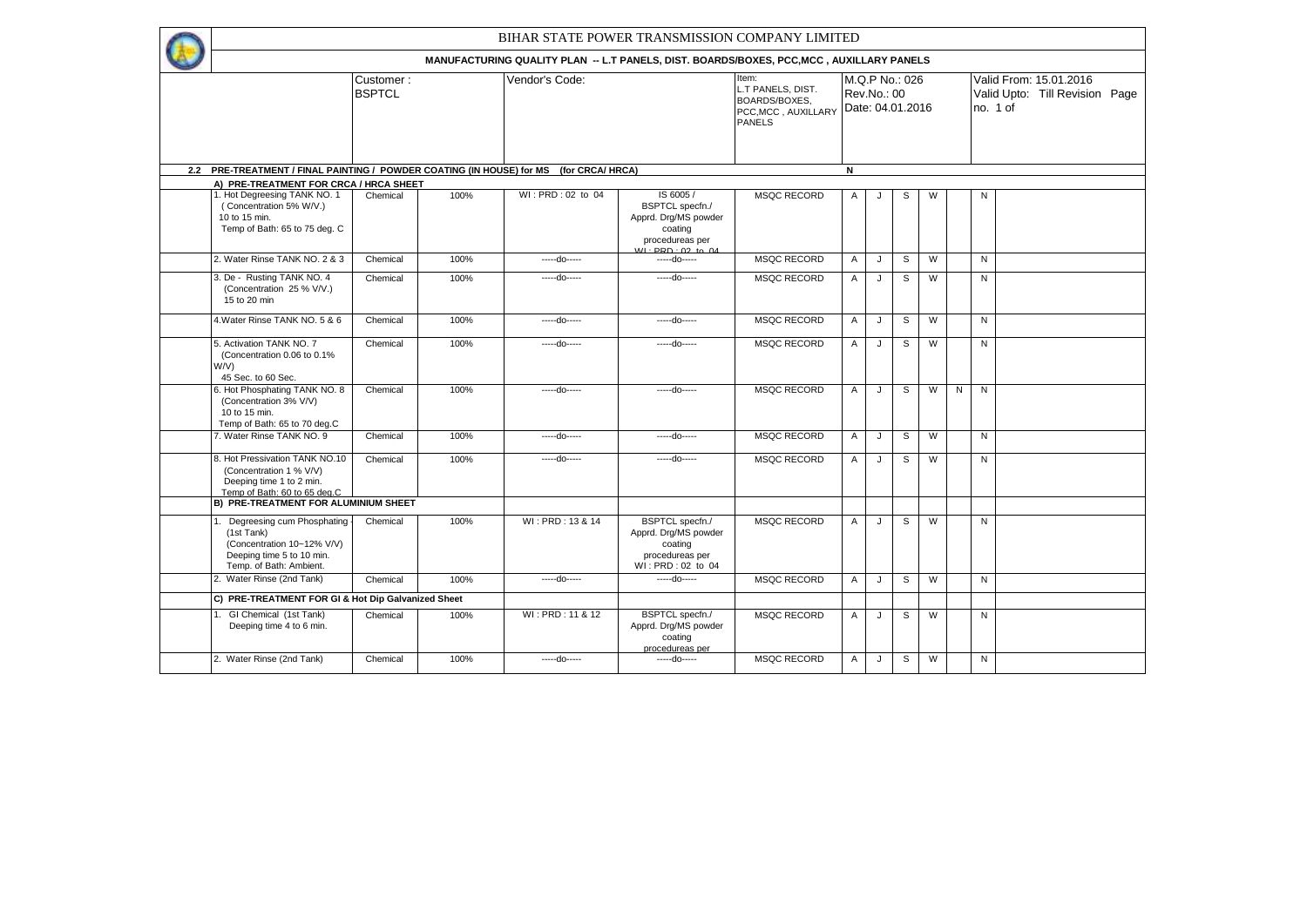|     |                                    |                            |                                     |                                          | BIHAR STATE POWER TRANSMISSION COMPANY LIMITED                                           |                                                                                     |                                                   |   |   |   |  |                                                                      |                                                           |  |
|-----|------------------------------------|----------------------------|-------------------------------------|------------------------------------------|------------------------------------------------------------------------------------------|-------------------------------------------------------------------------------------|---------------------------------------------------|---|---|---|--|----------------------------------------------------------------------|-----------------------------------------------------------|--|
|     |                                    |                            |                                     |                                          | MANUFACTURING QUALITY PLAN -- L.T PANELS, DIST. BOARDS/BOXES, PCC, MCC, AUXILLARY PANELS |                                                                                     |                                                   |   |   |   |  |                                                                      |                                                           |  |
|     |                                    | Customer:<br><b>BSPTCL</b> |                                     | Vendor's Code:                           |                                                                                          | Item:<br>L.T PANELS, DIST.<br>BOARDS/BOXES,<br>PCC, MCC, AUXILLARY<br><b>PANELS</b> | M.Q.P No.: 026<br>Rev.No.: 00<br>Date: 04.01.2016 |   |   |   |  | Valid From: 15.01.2016<br>Valid Upto: Till Revision Page<br>no. 1 of |                                                           |  |
|     | D) FINAL PAINTING / POWDER COATING |                            |                                     |                                          |                                                                                          |                                                                                     |                                                   |   |   |   |  |                                                                      |                                                           |  |
|     | Powder coating application         | Electrostatic              | 100%                                | -----do-----                             | -----do-----                                                                             | <b>MSQC RECORD</b>                                                                  | Α                                                 | J | S | W |  | N                                                                    |                                                           |  |
|     | 1. Paint shade                     | Visually                   | 1 x sample<br>form batch            | As per P.O                               | As per IS 5 / RAL                                                                        | <b>MSQC RECORD</b>                                                                  | Α                                                 | J | S | W |  | N                                                                    |                                                           |  |
|     | 2. Surface finish                  | Visually                   | 1 x sample<br>form batch            | $\hspace{0.05cm} \ldots$                 | As per maktel plant std.                                                                 | <b>MSQC RECORD</b>                                                                  | Α                                                 | J | S | W |  |                                                                      | N Review of CMTC/EMTC during<br><b>BSPTCL</b> inspection. |  |
|     | 3. Thickness of coating            | Mechanical                 | $2 /$ Lot                           | Customer's speciation<br>/ Approved Dwg. | IS 13871/ Customer's<br>speciation/<br>Approved Dwa.                                     | <b>MSQC RECORD</b>                                                                  | $\overline{A}$                                    | J | S | W |  | $\mathsf{N}$                                                         |                                                           |  |
|     | 4. Scratch Test                    | Mechanical                 | Random quantity<br>depending on Lot | $\hspace{0.05cm}\ldots$                  | ASTM D 3359 / As per<br>maktel plant std.                                                | <b>MSQC RECORD</b>                                                                  | Α                                                 | J | S | W |  | N                                                                    |                                                           |  |
| 2.3 | <b>BUSBAR MOUNTING</b>             |                            |                                     |                                          |                                                                                          | N                                                                                   |                                                   |   |   |   |  |                                                                      |                                                           |  |
|     | 1. Size of Busbar                  | Mechanical                 | 100%                                | Customer's speciation<br>/ Approved Dwg. | IS 375/Fab. Drg/BSPTCL<br>Spec./ Apprd. Drg.                                             | MSQC RECORD                                                                         | Α                                                 | J | S | W |  | ${\sf N}$                                                            |                                                           |  |
|     | 2. Busbar Finish                   | Visually                   | 100%                                | Customer's speciation<br>/ Approved Dwg. | IS 375/Fab. Drg/BSPTCL<br>Spec./ Apprd. Drg.                                             | <b>MSQC RECORD</b>                                                                  | $\overline{A}$                                    | J | S | W |  | N                                                                    |                                                           |  |
|     | 3. Color coding                    | Visually                   | 100%                                | Customer's speciation<br>/ Approved Dwg. | IS 11353 / Fab.<br>Drg/BSPTCL<br>Spec./ Apprd. Drg.                                      | <b>MSQC RECORD</b>                                                                  | $\overline{A}$                                    | J | S | W |  | $\mathsf{N}$                                                         |                                                           |  |
|     | 4. Tightness of joints             | Mechanical                 | 100%                                | Customer's speciation<br>/ Approved Dwg. | IS 375/Fab. Drq/BSPTCL<br>Spec./ Apprd. Drg.                                             | <b>MSQC RECORD</b>                                                                  | $\overline{A}$                                    | J | S | W |  | $\mathsf{N}$                                                         |                                                           |  |
|     | 5. Clearence                       | Mechanical                 | 100%                                | Customer's speciation<br>/ Approved Dwg. | IS 375/Fab. Drg/BSPTCL<br>Spec./ Apprd. Drg.                                             | <b>MSQC RECORD</b>                                                                  | Α                                                 | J | S | W |  | N                                                                    |                                                           |  |
|     | 6. Support arrangement             | Mechanical                 | 100%                                | Customer's speciation<br>/ Approved Dwg. | IS 375/Fab. Drg/BSPTCL<br>Spec./ Apprd. Drg.                                             | <b>MSQC RECORD</b>                                                                  | Α                                                 | J | S | W |  | N                                                                    |                                                           |  |
|     | 7. Petro-jelly at joint            | Visually                   | 100%                                | Customer's speciation<br>/ Approved Dwg. | IS 375/Fab. Drg/BSPTCL<br>Spec./ Apprd. Drg.                                             | <b>MSQC RECORD</b>                                                                  | $\overline{A}$                                    | J | S | W |  | N                                                                    |                                                           |  |
|     | 8. Earth Bus                       | Mechanical                 | 100%                                | Customer's speciation<br>/ Approved Dwg. | IS 375/Fab. Drg/BSPTCL<br>Spec./ Apprd. Drg.                                             | <b>MSQC RECORD</b>                                                                  | $\overline{A}$                                    | J | S | W |  | $\mathsf{N}$                                                         |                                                           |  |
|     |                                    |                            |                                     |                                          |                                                                                          |                                                                                     |                                                   |   |   |   |  |                                                                      |                                                           |  |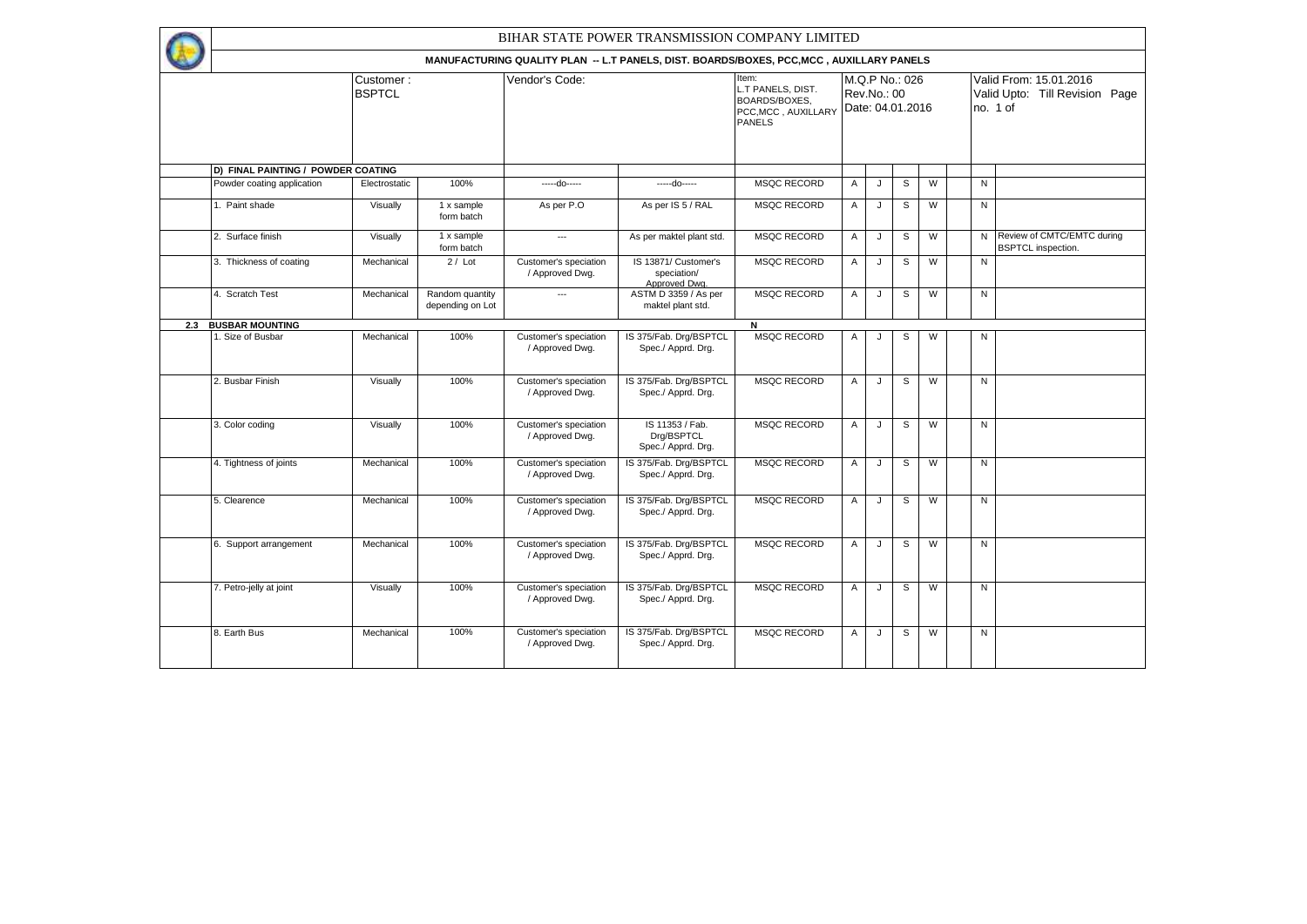|     | BIHAR STATE POWER TRANSMISSION COMPANY LIMITED          |                            |      |                                     |                                                                                          |                                                                                                             |                |             |                |     |   |                                                                      |                                |  |
|-----|---------------------------------------------------------|----------------------------|------|-------------------------------------|------------------------------------------------------------------------------------------|-------------------------------------------------------------------------------------------------------------|----------------|-------------|----------------|-----|---|----------------------------------------------------------------------|--------------------------------|--|
|     |                                                         |                            |      |                                     | MANUFACTURING QUALITY PLAN -- L.T PANELS, DIST. BOARDS/BOXES, PCC, MCC, AUXILLARY PANELS |                                                                                                             |                |             |                |     |   |                                                                      |                                |  |
|     |                                                         | Customer:<br><b>BSPTCL</b> |      | Vendor's Code:                      |                                                                                          | Item:<br>L.T PANELS, DIST.<br><b>BOARDS/BOXES.</b><br>PCC, MCC, AUXILLARY Date: 04.01.2016<br><b>PANELS</b> |                | Rev.No.: 00 | M.Q.P No.: 026 |     |   | Valid From: 15.01.2016<br>Valid Upto: Till Revision Page<br>no. 1 of |                                |  |
|     | C. - INSPECTION AND TESTING ( BEFORE FINAL INSPECTION ) |                            |      |                                     |                                                                                          |                                                                                                             |                |             |                |     |   |                                                                      |                                |  |
| C1. | ROUTINE TEST ( L.T., PANELS, DISTRIBUTION BOARDS ETC.)  |                            |      |                                     |                                                                                          | N                                                                                                           |                |             |                |     |   |                                                                      |                                |  |
|     | 1. Check arrangement./ layout of<br>Component           | Visually                   | 100% | <b>BSPTCL</b><br>Spec./ Apprd. Drg. | IS 8623/IS13947 / BSPTCL<br>Spec./ Apprd. Drg.                                           | <b>MSQC RECORD</b>                                                                                          | Α              | $\cdot$     | S              | W/Z |   | N                                                                    |                                |  |
|     | 2. C.T Mounting/ Arrangement of<br>components.          | Mechanical                 | 100% | <b>BSPTCL</b><br>Spec./ Apprd. Drg. | IS 8623/IS13947 / BSPTCL<br>Spec./ Apprd. Drg.                                           | <b>MSQC RECORD</b>                                                                                          | A              | J           | S              | W/Z |   | N                                                                    |                                |  |
|     | 3. C.T shorting links provision                         | Visually                   | 100% | <b>BSPTCL</b><br>Spec./ Apprd. Drg. | IS 8623/IS13947 / BSPTCL<br>Spec./ Apprd. Drg.                                           | <b>MSQC RECORD</b>                                                                                          | Α              | J           | S              | W/Z |   |                                                                      | N review of MSQC report during |  |
|     | 4. Wire clamping/ Ferruling                             | Mechanical                 | 100% | <b>BSPTCL</b><br>Spec./ Apprd. Drg. | IS 8623/IS13947 / BSPTCL<br>Spec./ Apprd. Drg.                                           | <b>MSQC RECORD</b>                                                                                          | A              | J           | $\overline{s}$ | W/Z |   |                                                                      | N BSPTCL inspection.           |  |
|     | 5. Termination for power and<br>control cables          | Mechanical                 | 100% | <b>BSPTCL</b><br>Spec./ Apprd. Drg. | IS 8623/IS13947 / BSPTCL<br>Spec./ Apprd. Drg.                                           | <b>MSQC RECORD</b>                                                                                          | $\overline{A}$ | J           | S              | W/Z |   | N                                                                    |                                |  |
|     | 6. Interconnection between<br>components                | Electrical                 | 100% | <b>BSPTCL</b><br>Spec./ Apprd. Drg. | IS 8623/IS13947 / BSPTCL<br>Spec./ Apprd. Drg.                                           | <b>MSQC RECORD</b>                                                                                          | $\overline{A}$ | J           | S              | W/Z |   | ${\sf N}$                                                            |                                |  |
|     | 7. Lugs Size & Crimping                                 | Visually                   | 100% | <b>BSPTCL</b><br>Spec./ Apprd. Drg. | IS 8623/IS13947 / BSPTCL<br>Spec./ Apprd. Drg.                                           | <b>MSQC RECORD</b>                                                                                          | $\overline{A}$ | J           | S              | W/Z | N | N                                                                    |                                |  |
|     | 8. Busbar tappings                                      | Mechanical                 | 100% | <b>BSPTCL</b><br>Spec./ Apprd. Drg. | IS 8623/IS13947 / BSPTCL<br>Spec./ Apprd. Drg.                                           | <b>MSQC RECORD</b>                                                                                          | $\overline{A}$ | J           | S              | W/Z |   | N                                                                    |                                |  |
|     | 9. Earthing of Trolley                                  | Mechanical                 | 100% | <b>BSPTCL</b><br>Spec./ Apprd. Drg. | IS 8623/IS13947 / BSPTCL<br>Spec./ Apprd. Drg.                                           | <b>MSQC RECORD</b>                                                                                          | Α              | J           | S              | W/Z |   | N                                                                    |                                |  |
|     | 10.Door earthing (for doors<br>with components)         | Electrical                 | 100% | <b>BSPTCL</b><br>Spec./ Apprd. Drg. | IS 8623/IS13947 / BSPTCL<br>Spec./ Apprd. Drg.                                           | MSOC RECORD                                                                                                 | $\overline{A}$ | J           | S              | W/Z |   | N                                                                    |                                |  |
|     | 11. Component Identification                            | Visually                   | 100% | <b>BSPTCL</b><br>Spec./ Apprd. Drg. | IS 8623/IS13947 / BSPTCL<br>Spec./ Apprd. Drg.                                           | <b>MSQC RECORD</b>                                                                                          | Α              | J           | S              | W/Z |   | ${\sf N}$                                                            |                                |  |
|     | 12. Wire Sizes                                          | Mechanical                 | 100% | <b>BSPTCL</b><br>Spec./ Apprd. Drg. | IS 8623/IS13947 / BSPTCL<br>Spec./ Apprd. Drg.                                           | <b>MSQC RECORD</b>                                                                                          | $\overline{A}$ | J           | S              | W/Z |   | N                                                                    |                                |  |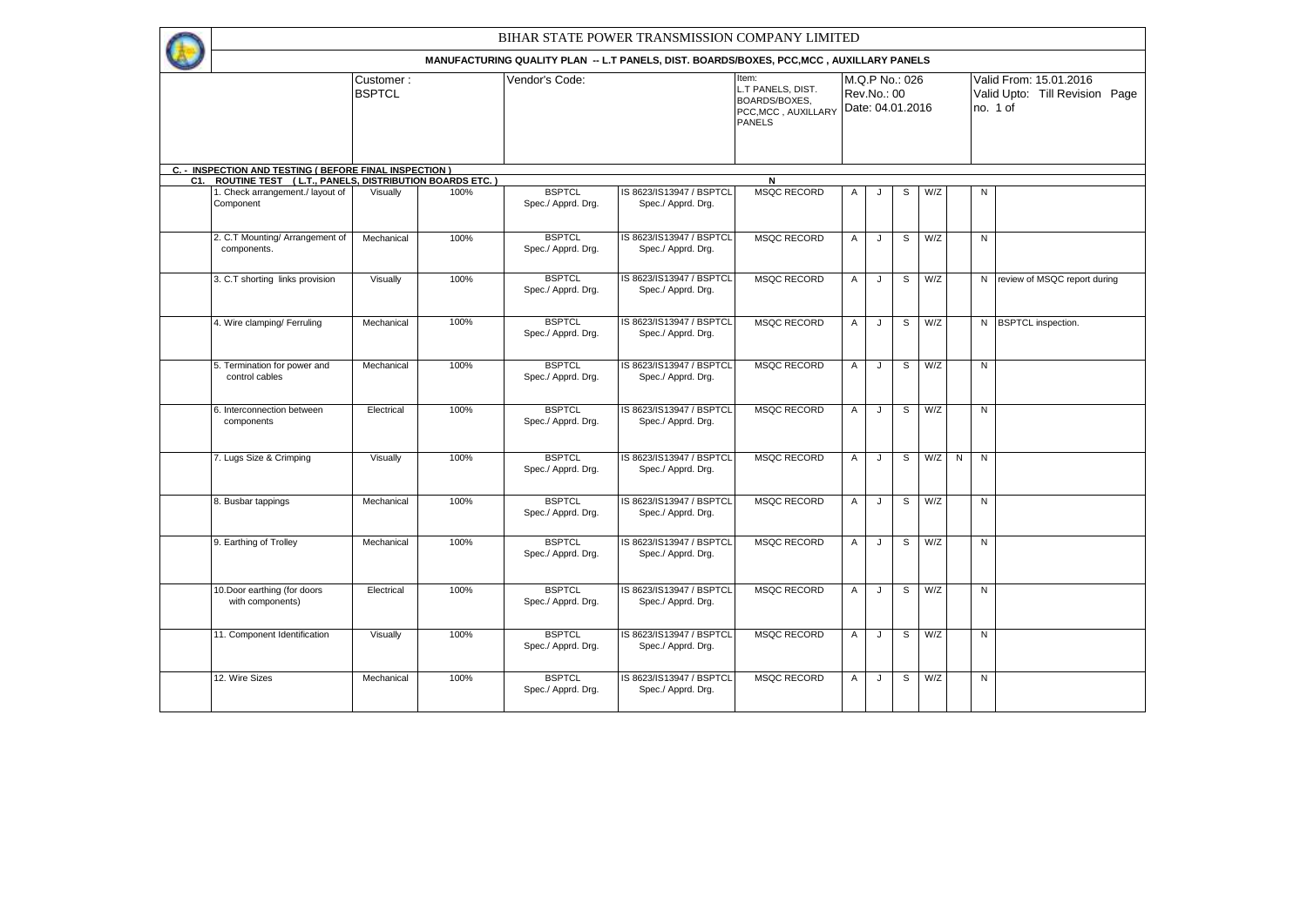|              | BIHAR STATE POWER TRANSMISSION COMPANY LIMITED                               |                           |                            |                                                                                                                                                        |                                                                                          |                                                                                                      |              |             |                |             |  |                                                                      |  |  |
|--------------|------------------------------------------------------------------------------|---------------------------|----------------------------|--------------------------------------------------------------------------------------------------------------------------------------------------------|------------------------------------------------------------------------------------------|------------------------------------------------------------------------------------------------------|--------------|-------------|----------------|-------------|--|----------------------------------------------------------------------|--|--|
|              |                                                                              |                           |                            |                                                                                                                                                        | MANUFACTURING QUALITY PLAN -- L.T PANELS, DIST. BOARDS/BOXES, PCC, MCC, AUXILLARY PANELS |                                                                                                      |              |             |                |             |  |                                                                      |  |  |
|              | Customer:<br><b>BSPTCL</b>                                                   |                           |                            | Vendor's Code:                                                                                                                                         |                                                                                          | Item:<br>L.T PANELS, DIST.<br>BOARDS/BOXES.<br>PCC, MCC, AUXILLARY Date: 04.01.2016<br><b>PANELS</b> |              | Rev.No.: 00 | M.Q.P No.: 026 |             |  | Valid From: 15.01.2016<br>Valid Upto: Till Revision Page<br>no. 1 of |  |  |
| D1.          | FINAL INSPECTION - L.T. PANELS, DISTRIBUTION BOARD ETC.                      |                           |                            |                                                                                                                                                        | N                                                                                        |                                                                                                      |              |             |                |             |  |                                                                      |  |  |
| a            | Visual check for basic assly.                                                | Visual                    | 100% / 25%                 | <b>BSPTCL</b><br>Spec./ Apprd. Drg.                                                                                                                    | IS 8623/IS13947 / BSPTCL<br>Spec./ Apprd. Drg.                                           | <b>EMTC</b>                                                                                          | A            | J           |                | $T/U$ $W/Z$ |  | N                                                                    |  |  |
| $\mathtt{C}$ | Door Alignment & Gasketing                                                   | Visual                    | 100% / 25%                 | <b>BSPTCL</b><br>Spec./ Apprd. Drg.                                                                                                                    | IS 8623/IS13947 / BSPTCL<br>Spec./ Apprd. Drg.                                           | <b>EMTC</b>                                                                                          | A            | J           |                | $T/U$ W/Z   |  | N                                                                    |  |  |
| d.           | Door Earthing                                                                | Visual                    | 100% / 25%                 | <b>BSPTCL</b><br>Spec./ Apprd. Drg.                                                                                                                    | IS 8623/IS13947 / BSPTCL<br>Spec./ Apprd. Drg.                                           | <b>EMTC</b>                                                                                          | A            | J           |                | T/U W/Z     |  | N                                                                    |  |  |
| е.           | Visual check for mounting of all<br>equipments and terminal block<br>marking | Visually/<br>Mechanically | 100% / 25%                 | <b>BSPTCL</b><br>Spec./ Apprd. Drg.                                                                                                                    | IS 8623/IS13947 / BSPTCL<br>Spec./ Apprd. Drg.                                           | <b>EMTC</b>                                                                                          | A            | J           |                | $T/U$ W/Z   |  | N                                                                    |  |  |
| f.           | Verification of Bill of Material                                             | Visually                  | 100% / 25%                 | <b>BSPTCL</b><br>Spec./ Apprd. Drg.                                                                                                                    | As per Drawing                                                                           | <b>EMTC</b>                                                                                          | A            | J           |                | $T/U$ $W/Z$ |  | N                                                                    |  |  |
| g            | Interchangeability of Modules                                                | Mechanical                | 100% / 25%                 | <b>BSPTCL</b><br>Spec./ Apprd. Drg.                                                                                                                    | IS 8623/IS13947 / BSPTCL<br>Spec./ Apprd. Drg.                                           | <b>EMTC</b>                                                                                          | $\mathsf{A}$ | J           |                | $T/U$ $W/Z$ |  | N                                                                    |  |  |
| h.           | Completeness of wiring/<br>completeness of panel                             | Visually                  | 100% / 25%                 | <b>BSPTCL</b><br>Spec./ Apprd. Drg.                                                                                                                    | IS 8623/IS13947 / BSPTCL<br>Spec./ Apprd. Drg.                                           | <b>EMTC</b>                                                                                          | $\mathsf{A}$ | J           |                | $T/U$ $W/Z$ |  | N                                                                    |  |  |
| $\mathbf{I}$ | Tightness of busbar joints by<br>torque Wrench                               | Mechanical                | At Random assable<br>ioint | <b>Hardware</b><br>Torque<br><b>Size</b><br>(Kg Fm)<br>M <sub>6</sub><br>$0.3 - 0.7$<br>M8<br>$1.25 - 2.5$<br>M10<br>$2.5 - 4.0$<br>M12<br>$4.3 - 7.1$ |                                                                                          | <b>EMTC</b>                                                                                          | $\mathsf{A}$ | J           |                | $T/U$ $W/Z$ |  | N                                                                    |  |  |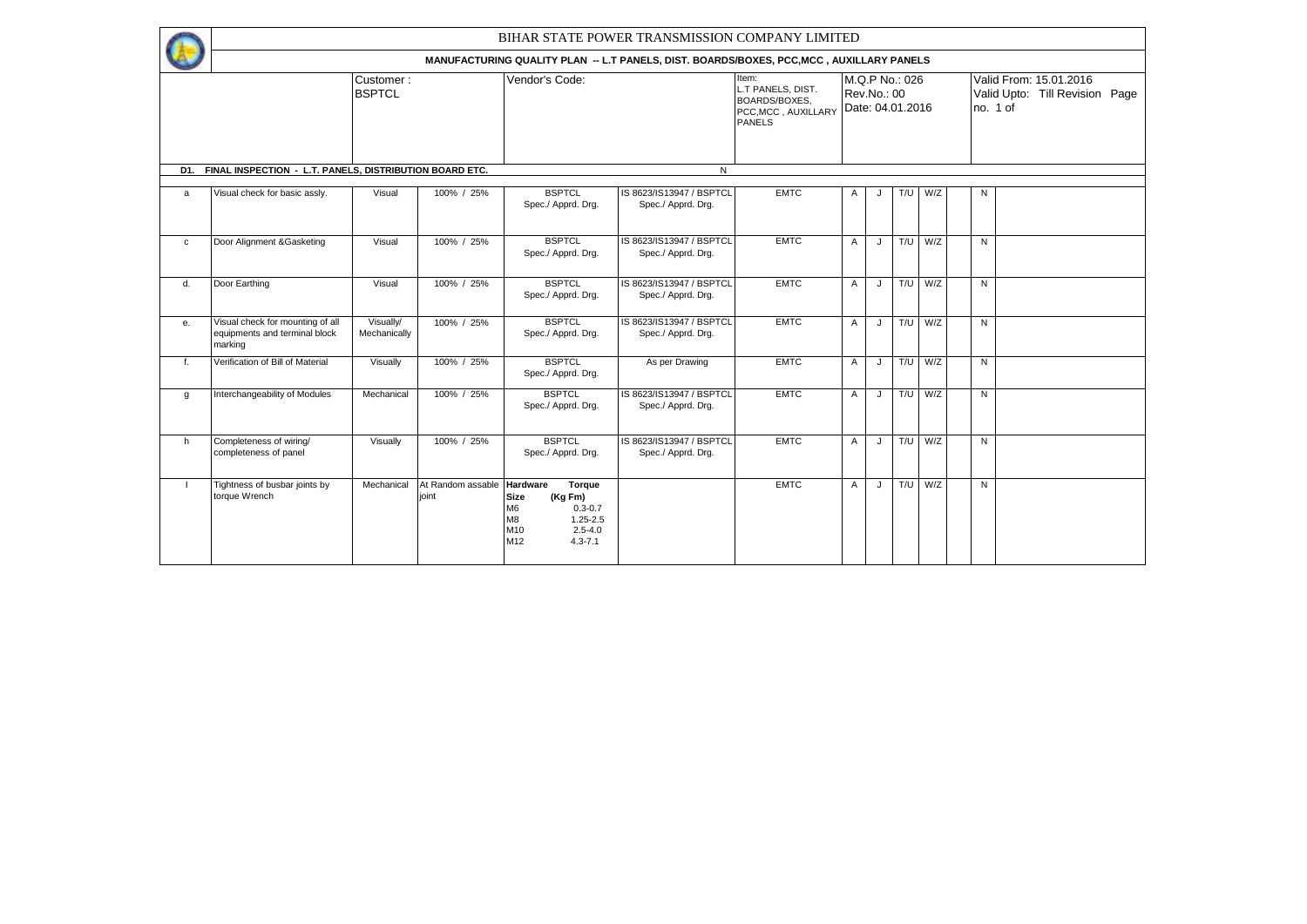|              |                                                                                                      |                                                                                          |                |                                     | BIHAR STATE POWER TRANSMISSION COMPANY LIMITED                                      |             |                |                                    |     |             |                                                                      |   |     |  |  |
|--------------|------------------------------------------------------------------------------------------------------|------------------------------------------------------------------------------------------|----------------|-------------------------------------|-------------------------------------------------------------------------------------|-------------|----------------|------------------------------------|-----|-------------|----------------------------------------------------------------------|---|-----|--|--|
|              |                                                                                                      | MANUFACTURING QUALITY PLAN -- L.T PANELS, DIST. BOARDS/BOXES, PCC, MCC, AUXILLARY PANELS |                |                                     |                                                                                     |             |                |                                    |     |             |                                                                      |   |     |  |  |
|              | Customer:<br><b>BSPTCL</b>                                                                           |                                                                                          | Vendor's Code: |                                     | Item:<br>L.T PANELS, DIST.<br>BOARDS/BOXES.<br>PCC, MCC, AUXILLARY<br><b>PANELS</b> |             | Rev.No.: 00    | M.Q.P No.: 026<br>Date: 04.01.2016 |     |             | Valid From: 15.01.2016<br>Valid Upto: Till Revision Page<br>no. 1 of |   |     |  |  |
|              | Terminal arrangement/ spare<br>Terminals, earthing & earth bus<br>dimensions & general<br>appearance | Visually                                                                                 | 100% / 25%     | <b>BSPTCL</b><br>Spec./ Apprd. Drg. | IS 8623/IS13947 / BSPTCL<br>Spec./ Apprd. Drg.                                      | <b>EMTC</b> | A              | J                                  | T/U | W/Z         |                                                                      | N |     |  |  |
| $\mathsf{k}$ | Busbar support & clearance<br>including clearance of drawout<br>modules                              | Visually                                                                                 | 100% / 25%     | <b>BSPTCL</b><br>Spec./ Apprd. Drg. | IS 8623/IS13947 / BSPTCL<br>Spec./ Apprd. Drg.                                      | <b>EMTC</b> | A              | J                                  | T/U | W/Z         |                                                                      | N |     |  |  |
|              | Continuity of Ckt.                                                                                   | Electrical                                                                               | 100% / 25%     | <b>BSPTCL</b><br>Spec./ Apprd. Drg. | IS 8623/IS13947 / BSPTCL<br>Spec./ Apprd. Drg.                                      | <b>EMTC</b> | Α              | J                                  | T/U | W/Z         |                                                                      | N |     |  |  |
| m            | Operation and scheme test for all<br>Relays, Meters, Annunciations<br>etc                            | Electrical                                                                               | 100% / 25%     | As per Dwg.                         | As per Dwg. / IS 8623                                                               | <b>EMTC</b> | $\mathsf{A}$   | $\mathbf{J}$                       |     | $T/U$ $W/Z$ |                                                                      | N |     |  |  |
| $\mathsf{n}$ | Operation test<br>(electrical control interlock and<br>sequential operation)                         | Electrical                                                                               | 100% / 25%     | As per Drawing                      | As per Drawing                                                                      | <b>EMTC</b> | $\mathsf{A}$   | J                                  |     | $T/U$ $W/Z$ |                                                                      | N | CIP |  |  |
| $\circ$      | Current injection test on all<br>instruments /                                                       | Electrical                                                                               | 100% / 25%     | As per Drawing                      | As per Dwg. / IS 8623                                                               | <b>EMTC</b> | $\mathsf{A}$   | J.                                 |     | T/U $W/Z$   |                                                                      | N | CIP |  |  |
| p            | Oprations of instruments                                                                             | Electrical                                                                               | 100% / 25%     | <b>BSPTCL</b><br>Spec./ Apprd. Drg. | IS 8623/IS13947 / BSPTCL<br>Spec./ Apprd. Drg.                                      | <b>EMTC</b> | $\mathsf{A}$   | J                                  | T/U | W/Z         |                                                                      | N |     |  |  |
| q            | Electrical/ Mechanical interlock                                                                     | Electrical                                                                               | 100% / 25%     | <b>BSPTCL</b><br>Spec./ Apprd. Drg. | IS 8623/IS13947 / BSPTCL<br>Spec./ Apprd. Drg.                                      | <b>EMTC</b> | $\overline{A}$ | J                                  | T/U | W/Z         |                                                                      | N |     |  |  |
| $\mathsf{r}$ | H.V. Test                                                                                            | Electrical                                                                               | 100% / 25%     | <b>BSPTCL</b><br>Spec./ Apprd. Dra. | IS 8623/IS13947 / BSPTCL<br>Spec./ Apprd. Dra.                                      | <b>EMTC</b> | $\mathsf{A}$   | J                                  | T/U | W/Z         |                                                                      | N |     |  |  |
| $\mathbf{s}$ | IR (Before & After HV Test)                                                                          | Electrical                                                                               | 100% / 25%     | <b>BSPTCL</b><br>Spec./ Apprd. Dra. | IS 8623/IS13947 / BSPTCL<br>Spec./ Apprd. Dra.                                      | <b>EMTC</b> | A              | J                                  | T/U | W/Z         |                                                                      | N |     |  |  |
| $\mathsf{t}$ | <b>Paint Thickness</b>                                                                               | Mechanical                                                                               | Sample         | <b>BSPTCL</b><br>Spec./ Apprd. Drg. | IS 13871 / BSPTCL<br>Spec./ Apprd. Drg.                                             | <b>EMTC</b> | Α              | J                                  | T/U | W/Z         |                                                                      | N |     |  |  |